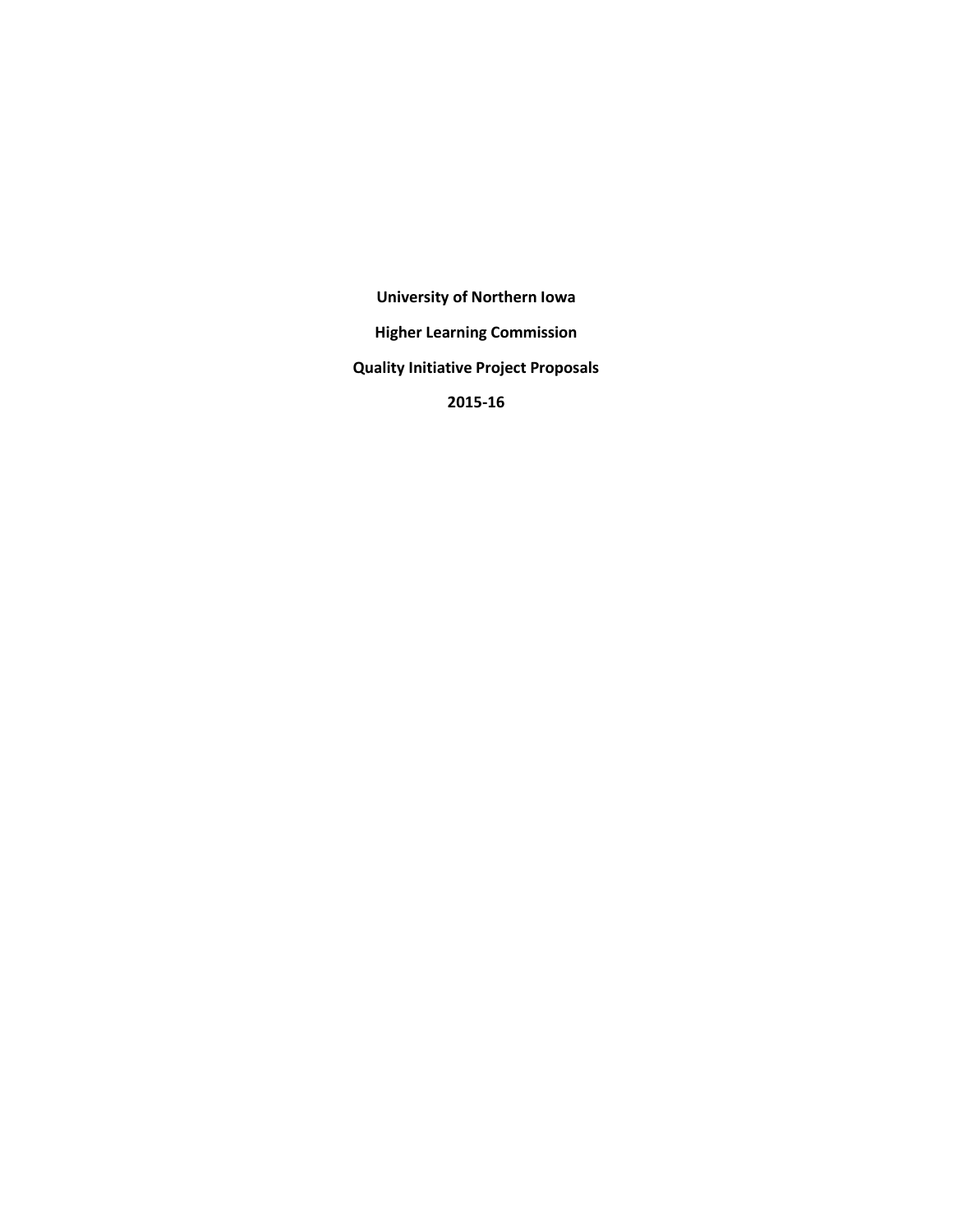| 1 Title                                                           | <b>Student Outcomes Assessment</b>                                                                                                                                                                                                                                                                                                                                                                                                                                                                                                                                                                                                                                                                                                                                                                                                                                                                                                                                                                                                                                                                                                                                       |
|-------------------------------------------------------------------|--------------------------------------------------------------------------------------------------------------------------------------------------------------------------------------------------------------------------------------------------------------------------------------------------------------------------------------------------------------------------------------------------------------------------------------------------------------------------------------------------------------------------------------------------------------------------------------------------------------------------------------------------------------------------------------------------------------------------------------------------------------------------------------------------------------------------------------------------------------------------------------------------------------------------------------------------------------------------------------------------------------------------------------------------------------------------------------------------------------------------------------------------------------------------|
| Summary/Purpose                                                   | Given that we need to work on institutional assessment processes, it would seem efficient to designate<br>this as an area to focus attention and raise this as a priority for the institution. In so doing, I believe the<br>resulting conversations and work to develop meaningful assessment would benefit the university as a<br>whole while satisfying the HLC requirements.                                                                                                                                                                                                                                                                                                                                                                                                                                                                                                                                                                                                                                                                                                                                                                                         |
| 2 Title                                                           | Liberal arts core adjustment for transfers.                                                                                                                                                                                                                                                                                                                                                                                                                                                                                                                                                                                                                                                                                                                                                                                                                                                                                                                                                                                                                                                                                                                              |
| Summary/Purpose                                                   | Due to having 2+ years of college credit students with an AA degree shouldn't be required things<br>expected of them from high school, the 2 year or 1 year foreign language. Also the humanities 2B. /                                                                                                                                                                                                                                                                                                                                                                                                                                                                                                                                                                                                                                                                                                                                                                                                                                                                                                                                                                  |
| Impact on UNI/Academic<br>Quality                                 | It allows transfers to start their coursework immediately. For example this jeporadizes my schedule<br>because I have observations and am in the teaching program, and have well over 100+ hours of<br>observation. Asking me to complete 1 year of Spanish at 5 credits isn't realistic for me. It will prevent<br>me from getting a BA degree due to scheduling conflicts with my classes.                                                                                                                                                                                                                                                                                                                                                                                                                                                                                                                                                                                                                                                                                                                                                                             |
| Significant/Relevant for UNI                                      | I feel as transfers we are on the back burner, we deserve to be able to finish our program in 2 years,<br>but the 2+2 initiative is not working and needs revised.                                                                                                                                                                                                                                                                                                                                                                                                                                                                                                                                                                                                                                                                                                                                                                                                                                                                                                                                                                                                       |
| <b>Faculty/Staff/Student</b><br>involvement                       | Students will be able to have truly met the liberal arts core without taking additional classes for it if<br>they have their AA degree. / Faculty would be able to help advise students better, classes for 2B and<br>foreign language class sizes would be smaller for students to learn.                                                                                                                                                                                                                                                                                                                                                                                                                                                                                                                                                                                                                                                                                                                                                                                                                                                                               |
| <b>Other information</b>                                          | It is critical that the university helps transfer students in a better way and allows us an opportunity to<br>graduate in 2 years if we have an AA. The 2+2 plan has 6 extra credits we need if not more, and that's a<br>semester that could apply to our program.                                                                                                                                                                                                                                                                                                                                                                                                                                                                                                                                                                                                                                                                                                                                                                                                                                                                                                      |
| 3 Title                                                           | Mental Health                                                                                                                                                                                                                                                                                                                                                                                                                                                                                                                                                                                                                                                                                                                                                                                                                                                                                                                                                                                                                                                                                                                                                            |
| Summary/Purpose                                                   | I propose spending the funding on increasing mental health awareness. Currently at the student health<br>center, it takes weeks for someone to get in to speak with a counselor about depression, anxiety, etc.<br>Although I have not been personally affected by this, I see many of my friends and classmates wait<br>weeks to get in, since it is not classified as an emergency. This is negatively impacting their lives. When<br>they finally do get in, students do not get regular appointments as the counseling center does not have<br>room for them, and they do not speak to a certified Doctor. Mental health is very important, especially<br>with suicides, college campus shootings, and more. This is the one thing I would like to see UNI change<br>the most - the availability of the Student Health Center for students. The quality of care there is simply,<br>not there.                                                                                                                                                                                                                                                                       |
| Impact on UNI/Academic<br>Quality<br>Significant/Relevant for UNI | Students will be able to stay more engaged in classrooms and student organizations, build better<br>friendships, make smart decisions, and stay healthy. Students will be able to focus more on their<br>academics and studies. Currently I see lots of projects that are done half-way at UNI, but if students<br>were able to devote time to the current projects, that would improve UNI more than adding another<br>project. Mental health initiatives should help with this.<br>College campus shootings are a hot topic, suicide impacts campus life, and our existing projects and<br>student orgs are impacted by the lack of mental health services at UNI.                                                                                                                                                                                                                                                                                                                                                                                                                                                                                                     |
| Faculty/Staff/Student<br>involvement                              | We could have seminars, activities, and involve cornerstone classes in projects relating to mental<br>health. Mental health should be a topic addressed in the training that all incoming freshmen must take<br>(like the drugs & alcohol videos).                                                                                                                                                                                                                                                                                                                                                                                                                                                                                                                                                                                                                                                                                                                                                                                                                                                                                                                       |
| <b>Other information</b>                                          | Our student health center needs improved. In order to study abroad, students must have a consultation<br>with the center, and the center currently recommends shots & medications that students don't need.<br>It's appalling when a student tells a nurse or doctor, that "no, I looked it up online myself before coming<br>here, I shouldn't need that" and after further review the physician agrees with the student. Our health<br>center needs help to ensure health for students physically and mentally.                                                                                                                                                                                                                                                                                                                                                                                                                                                                                                                                                                                                                                                        |
|                                                                   | I don't necessarily have a specific "project" in mind (see blank text boxes above), but I thought I could<br>offer my thoughts on how to improve quality education at UNI. Put more money into hiring full-time,<br>tenure and tenure-track faculty! We have too many underfunded adjuncts hired at the last minute<br>which is not good for our students, but more than that, we need to be more competitive with our<br>starting salaries for new tenure-track professors. I know first hand that we have lost excellent<br>candidates because of our low starting salary, and I know that I'm considering leaving because of the<br>slow pace of salary growth. Also, coupled with the loss (basically - we've been priced out) of our really<br>good insurance package, our overall benefits/salary package declined this year. I really believe that<br>happy, well-resourced full-time faculty members MAKE high quality education happen, and we don't<br>have that at UNI. Low faculty morale, low faculty pay, and few resources in the classroom (I don't even<br>have a computer in some of my classrooms?!) lead to poor student outcomes. We spend too much |
| 4 Other information                                               | money on upper administration and athletics, and not enough on the folks in the classroom hours and<br>hours every week.                                                                                                                                                                                                                                                                                                                                                                                                                                                                                                                                                                                                                                                                                                                                                                                                                                                                                                                                                                                                                                                 |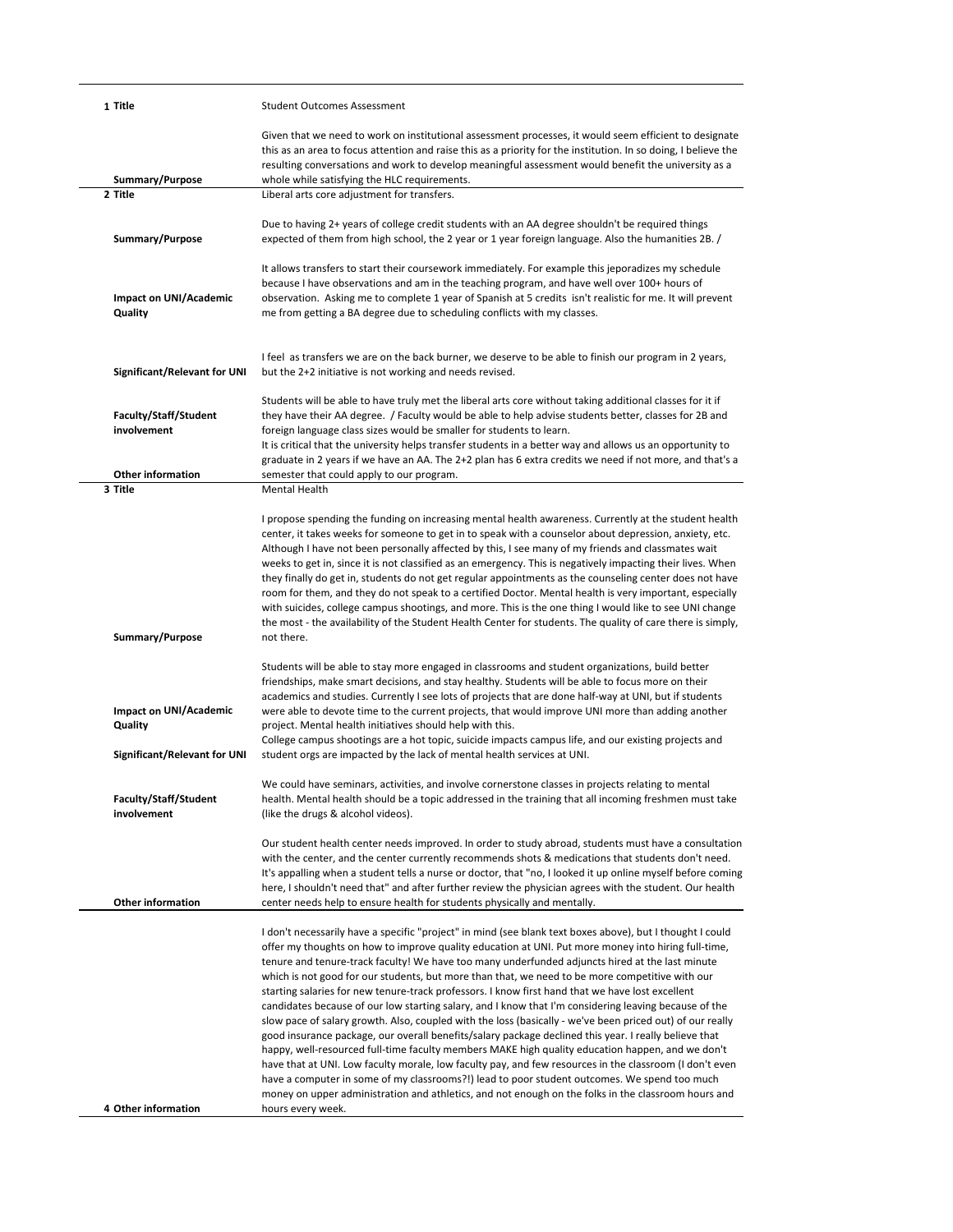| 5 Title                                                                 | University & Cedar Valley Partnership Addressing Issues to Elevate our Commuity<br>The purpose of the project is two-fold. One is to provide learning opportunities for students and the<br>other is to address issues in the community that will improve the Cedar Valley. I'd like to see a<br>committee comprised of both community members and university faculty, staff and students develop<br>some strategic priorities that would address important issues of the Cedar Valley (racism, education<br>gap, crime, just to name a few possibilities). All service learning classes, student orgs, research<br>opportunities would be asked to work toward address the issue(s) outlined. It would also be<br>determined what is going to be measure to determine success so all projects could have a defined |
|-------------------------------------------------------------------------|---------------------------------------------------------------------------------------------------------------------------------------------------------------------------------------------------------------------------------------------------------------------------------------------------------------------------------------------------------------------------------------------------------------------------------------------------------------------------------------------------------------------------------------------------------------------------------------------------------------------------------------------------------------------------------------------------------------------------------------------------------------------------------------------------------------------|
| Summary/Purpose                                                         | impact.                                                                                                                                                                                                                                                                                                                                                                                                                                                                                                                                                                                                                                                                                                                                                                                                             |
| Impact on UNI/Academic<br>Quality                                       | There is more and more research outlined the benefits to students when they are engaged. This would<br>give some direction to community engagement efforts and help define how we can measure our<br>success. And student would be engaged which would benefit them mentally (new study out of lowa<br>State), and better prepared them to be active citizens in a democratic society.                                                                                                                                                                                                                                                                                                                                                                                                                              |
| Significant/Relevant for UNI<br><b>Faculty/Staff/Student</b>            | It is important at this time and I've been involved in the many meetings to determine our new academic<br>plan, I continually heard the importance of a goal of our university to be more than a job our students<br>upon graduation. This project speaks to defining intentional community engagement efforts.<br>Everyone could be involved in this project. Faculty in their classes, faculty and staff through their<br>leadership with student organizations and students in every situation. This project could be inclusive                                                                                                                                                                                                                                                                                  |
| involvement<br>6 Title                                                  | for everyone.<br>Expand the common read                                                                                                                                                                                                                                                                                                                                                                                                                                                                                                                                                                                                                                                                                                                                                                             |
| Summary/Purpose<br>Impact on UNI/Academic                               | The common read is at present a foundation of the cornerstone course and a foundation of the<br>Reaching for Higher Ground theme. This could be expanded in two ways. 1) an effort could be made to<br>use it to more upper level courses. 2) there could be two common reads a year, a contemporary one<br>(written in the present century) in the fall, and a classical one (written some time ago) in the spring.<br>The purpose of common reads is to provide a basis for conversations, perhaps academic conversations,<br>among persons who read the book. Hence, to provide more (academic) engagement.                                                                                                                                                                                                      |
| Quality<br><b>Significant/Relevant for UNI</b><br>Faculty/Staff/Student | The more students (and faculty) interact with each other, the higher the quality of education.<br>UNI is trying to improve its image as having a small school atmosphere at a big school. The<br>cameraderie ensuing from a common read will contribute to this.                                                                                                                                                                                                                                                                                                                                                                                                                                                                                                                                                    |
| involvement                                                             | Hopefully, more students and faculty will be involved.                                                                                                                                                                                                                                                                                                                                                                                                                                                                                                                                                                                                                                                                                                                                                              |
| 7 Title<br>Summary/Purpose                                              | Increasing 4 year graduation rates.<br>By looking at the length of majors and minors and providing some consistency in the maximum length<br>of these programs we may be able to increase our 4 year graduation rate.                                                                                                                                                                                                                                                                                                                                                                                                                                                                                                                                                                                               |
| Impact on UNI/Academic                                                  | I solid review of what is needed and what is a preference will guide the parameters, consistency,                                                                                                                                                                                                                                                                                                                                                                                                                                                                                                                                                                                                                                                                                                                   |
| Quality                                                                 | coherence and quality of our majors across the spectrum of disciplines.                                                                                                                                                                                                                                                                                                                                                                                                                                                                                                                                                                                                                                                                                                                                             |
| Significant/Relevant for UNI<br>Faculty/Staff/Student<br>involvement    | I am not sure when or if we have had a comprehensive evaluation of the various components which<br>make up a degree and if what we current have is still relevant and addresses future opportunities.<br>A truly cooperative review of how majors are designed and delivered will engage the professionals in<br>the field and the students in a comprehensive understanding of what is a major and what are the<br>outcomes and expectations when the major is completed.                                                                                                                                                                                                                                                                                                                                          |
| <b>Other information</b>                                                | I believe this effort could be a centerpiece of a quality initiative.                                                                                                                                                                                                                                                                                                                                                                                                                                                                                                                                                                                                                                                                                                                                               |
|                                                                         |                                                                                                                                                                                                                                                                                                                                                                                                                                                                                                                                                                                                                                                                                                                                                                                                                     |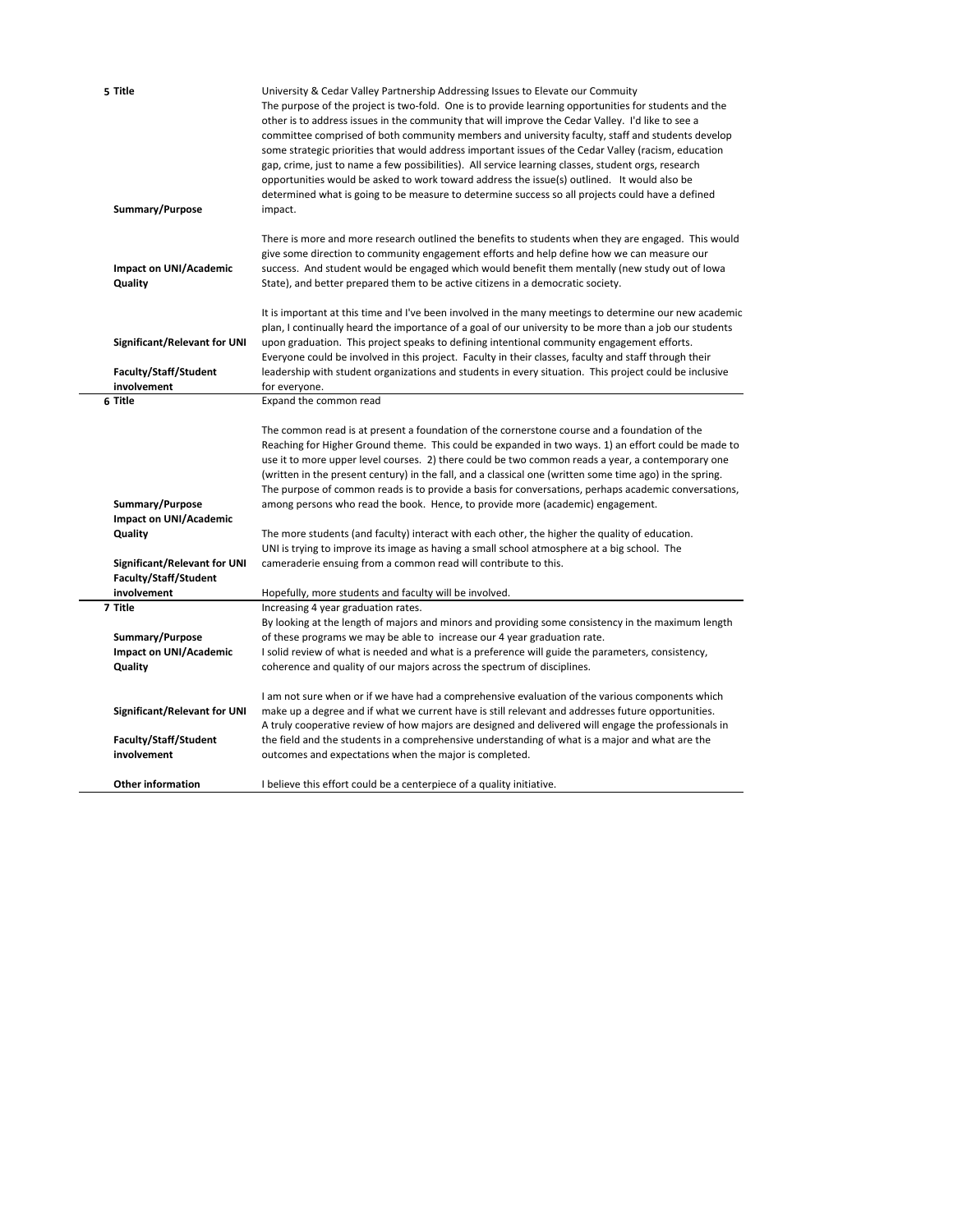| 8 Title                                     | A Liberal Arts Core for the 21st Century                                                                                                                                                                                                                                                                                                                                                                                                                                                                                                                                                                                                                                                                                                                                                                                                                                                                                                                                                                                                                                                                                                                                                                                                                                                                                                                                                                                                                                                                                                                                                                                                                                                                                                                                                                                                                                                                                                                                      |
|---------------------------------------------|-------------------------------------------------------------------------------------------------------------------------------------------------------------------------------------------------------------------------------------------------------------------------------------------------------------------------------------------------------------------------------------------------------------------------------------------------------------------------------------------------------------------------------------------------------------------------------------------------------------------------------------------------------------------------------------------------------------------------------------------------------------------------------------------------------------------------------------------------------------------------------------------------------------------------------------------------------------------------------------------------------------------------------------------------------------------------------------------------------------------------------------------------------------------------------------------------------------------------------------------------------------------------------------------------------------------------------------------------------------------------------------------------------------------------------------------------------------------------------------------------------------------------------------------------------------------------------------------------------------------------------------------------------------------------------------------------------------------------------------------------------------------------------------------------------------------------------------------------------------------------------------------------------------------------------------------------------------------------------|
| Summary/Purpose                             | The LAC is the signature program at UNI, defining more than anything else, the specific value-added<br>education we offer students. Yet, the current program was developed when I first came to UN decades<br>ago. It has been on life-support for some time. I propose a new LAC for the QIP project. If we look at<br>AACU literature on liberal and general education, we will see that our program is far from best practices<br>and has been for some time. We took a stab at reform several years ago; however, with concerns<br>about turf, we lost the courage of our convictions. We need to try again. The academic excellence of<br>UNI is really at stake here. The AACU website offers multiple models of excellence:<br>http://www.aacu.org/campus-model/3300. Most notably, Northern Illinois, a school with some<br>similarities to UNI, has just developed a new program that features best practices for liberal education<br>of the 21st century student. It is the first school featured at the link above. Its program is exciting and<br>compelling.                                                                                                                                                                                                                                                                                                                                                                                                                                                                                                                                                                                                                                                                                                                                                                                                                                                                                                    |
| Impact on UNI/Academic<br>Quality           | The project will have a significant impact on student learning for the following reasons: $\binom{1}{1}$ if AACU<br>models are used as a foundation, the program will promote high-impact learning derived from evidence<br>based recommendations. We will know before we implement a new program that "it works." / 2) The<br>program will break down disciplinary walls that defined 1970s and early 1980s higher education. The<br>lives our graduates will live are not disciplinary-specific. Most important, no discipline owns the<br>compelling issues of our time: e.g., climate change, poverty, freedom and democracy, violence.<br>Students must learn to grapple with these problems in their messiness if they are to have the skills to<br>address them after graduation. Liberal education models, such as those exemplified on the AACU<br>website, show the creative and compelling ways that problem-based liberal education is being<br>furthered. (3) A new program, focused on learning-outcomes central to the educated person and of<br>most valued to employers, will enable us to make an intentional and focused commitment to student<br>learning that a cafeteria menu-driven LAC has not. / 4) LAC programs today mesh with co-curricular<br>learning, including civic engagement opportunities. Students need to prepare, more than ever, for<br>leadership in their communities and in their jobs. Co-curricular engagement has replaced extra-<br>curricular activity. Our LAC needs to reflect this change. / 5) The new models, exemplified on the<br>AACU site, feature strong faculty buy-in. Faculty are energized for their own research and teaching by<br>LAC models that fit 21st century ways of learning. AACU models in place at other schools confirm that<br>faculty do not resist such change, once they understand how it works and see that it enables them to<br>do more of what they love doing in a classroom, not less. |
|                                             | We are at risk of losing our claim to academic excellence in undergraduate education with an LAC<br>program that increasingly shows us to be mired in a late 20th century (actually early 1980s mindset).<br>Students will be more excited to come to UNI and faculty will be more excited to teach here when a<br>community-building exercise in developing a new LAC is undertaken. We really don't need to argue<br>about this: evidence collected over the past decade by AACU about curricular innovations in LACs                                                                                                                                                                                                                                                                                                                                                                                                                                                                                                                                                                                                                                                                                                                                                                                                                                                                                                                                                                                                                                                                                                                                                                                                                                                                                                                                                                                                                                                       |
| Significant/Relevant for UNI                | show that they work. Faculty who have visited other campuses to see their new LAC programs can<br>attest to the enthusiasm generated for a well-crafted LAC program among faculty and students.<br>AACU posts on its website multiple guides for building a new LAC. The case studies on the website give<br>specific guidance. Change moves up, through, and among faculty, students, and staff. We don't need                                                                                                                                                                                                                                                                                                                                                                                                                                                                                                                                                                                                                                                                                                                                                                                                                                                                                                                                                                                                                                                                                                                                                                                                                                                                                                                                                                                                                                                                                                                                                               |
| Faculty/Staff/Student<br>involvement        | to reinvent the wheel; we just need to follow a "cookbook" preserved on the AACU site for institutions<br>with a similar size and mission.                                                                                                                                                                                                                                                                                                                                                                                                                                                                                                                                                                                                                                                                                                                                                                                                                                                                                                                                                                                                                                                                                                                                                                                                                                                                                                                                                                                                                                                                                                                                                                                                                                                                                                                                                                                                                                    |
| 9 Title<br>Summary/Purpose                  | Strategic Diversity Plan for UNI<br>The climate for faculty, staff, and students of color at the UNI campus is troubling. Over the past year,<br>several issues have demonstrated that UNI is far from an inclusive campus. Retention of students of<br>color is another issue. This group of students is retained, and thus graduating, at a much lower rate<br>than their peers. A strategic diversity effort will need to focus on reducing this disparity.                                                                                                                                                                                                                                                                                                                                                                                                                                                                                                                                                                                                                                                                                                                                                                                                                                                                                                                                                                                                                                                                                                                                                                                                                                                                                                                                                                                                                                                                                                                |
| Impact on UNI/Academic<br>Quality           | A focus on strategic diversity will not only improve the climate for underrepresented minority groups<br>on campus, it will have an impact on all faculty, staff and students at UNI. When all groups feel<br>welcome on campus and are treated equally, learning is enhanced, recruitment of faculty and staff of<br>color grows, and the overall campus mission is supported.                                                                                                                                                                                                                                                                                                                                                                                                                                                                                                                                                                                                                                                                                                                                                                                                                                                                                                                                                                                                                                                                                                                                                                                                                                                                                                                                                                                                                                                                                                                                                                                               |
| <b>Significant/Relevant for UNI</b>         |                                                                                                                                                                                                                                                                                                                                                                                                                                                                                                                                                                                                                                                                                                                                                                                                                                                                                                                                                                                                                                                                                                                                                                                                                                                                                                                                                                                                                                                                                                                                                                                                                                                                                                                                                                                                                                                                                                                                                                               |
| <b>Faculty/Staff/Student</b><br>involvement | Recent comments by the Provost: "What I'm interested in are not cosmetic changes, which are easy to<br>do, but don't have any long-lasting meaningful change, so what I'm spending a lot of my time trying to<br>do is understand the systems of culture so that I can find the leverage points to create meaningful long-<br>lasting change in terms of diversity and inclusion," Wohlpart said. "We have serious challenges here<br>and this is one of them." Again, this is a systemic issue that, when addressed, will have a tremendous<br>impact on all of UNI.                                                                                                                                                                                                                                                                                                                                                                                                                                                                                                                                                                                                                                                                                                                                                                                                                                                                                                                                                                                                                                                                                                                                                                                                                                                                                                                                                                                                         |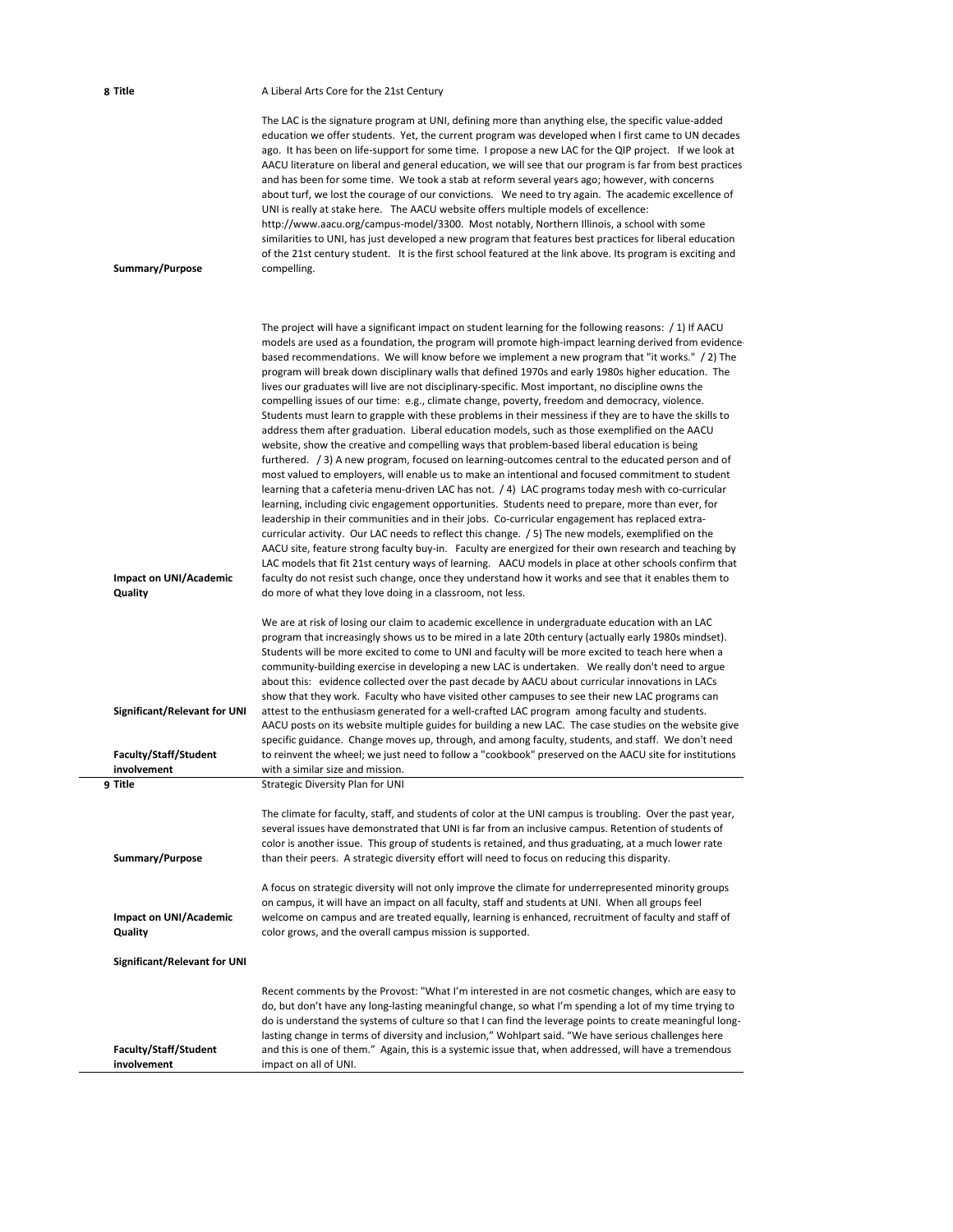| Summary/Purpose                   | Sustainability and Place-based curricula become the Core Courses at UNI that all students must take to<br>graduate (in lieu of LAC). / Place-based curricula would be required as the core courses for students<br>graduating from UNI (in lieu of LAC). They would provide incoming UNI students the opportunity to<br>investigate their place in the world from across disciplines, making their program of study at UNI<br>rhizomatic and connected across disciplines, and connecting their studies with the community and<br>environment in which they (and all of us) live. Understanding place includes—indeed,<br>requires—understanding how a place relates to the wider world. It takes abstract concepts and makes<br>them real, embodied, and lived. It would open up opportunities for engagement with the local<br>community, through service-learning and/or research, and for viewing important issues regarding place<br>through a variety of disciplinary lenses. Why not learn introductory concepts in economics through an<br>investigation of Main Street Cedar Falls or College Hill Partnership? What can we learn about global<br>interactions and local responses from studying history? How can students learn about art and the<br>importance of visual literacy by analyzing how lowa has been represented, and envisioning it<br>themselves in drawing? Would students be invested in the tall grass prairie if their required science<br>class was focused on investigating its history, change, and current challenges? What better way to learn<br>political science and civic responsibility than to analyze concepts as observed in local elections,<br>community meetings, and city councils? / / If we are a regional, comprehensive University, we should<br>focus on providing students with a healthy and critical understanding of the region. From such a<br>foundation they can build, tailor, and gain more in-depth knowledge as they continue coursework in<br>their major. I would also hope that such a revision of a foundational year would prompt departments to<br>question hierarchical course offerings and change/open their program requirements to be more flexible<br>and rhizomatic/horizontal—both intra and interdepartmentally. / / We will need to make UNI<br>distinctive by clearly and deliberately aligning its programs and curricular offerings with its (under<br>revision) mission and vision. / |
|-----------------------------------|-------------------------------------------------------------------------------------------------------------------------------------------------------------------------------------------------------------------------------------------------------------------------------------------------------------------------------------------------------------------------------------------------------------------------------------------------------------------------------------------------------------------------------------------------------------------------------------------------------------------------------------------------------------------------------------------------------------------------------------------------------------------------------------------------------------------------------------------------------------------------------------------------------------------------------------------------------------------------------------------------------------------------------------------------------------------------------------------------------------------------------------------------------------------------------------------------------------------------------------------------------------------------------------------------------------------------------------------------------------------------------------------------------------------------------------------------------------------------------------------------------------------------------------------------------------------------------------------------------------------------------------------------------------------------------------------------------------------------------------------------------------------------------------------------------------------------------------------------------------------------------------------------------------------------------------------------------------------------------------------------------------------------------------------------------------------------------------------------------------------------------------------------------------------------------------------------------------------------------------------------------------------------------------------------------------------------------------------------------------------------------------------------------------------------------------------------------------------------|
|                                   |                                                                                                                                                                                                                                                                                                                                                                                                                                                                                                                                                                                                                                                                                                                                                                                                                                                                                                                                                                                                                                                                                                                                                                                                                                                                                                                                                                                                                                                                                                                                                                                                                                                                                                                                                                                                                                                                                                                                                                                                                                                                                                                                                                                                                                                                                                                                                                                                                                                                         |
| Impact on UNI/Academic<br>Quality | Field research is already part of the sciences and education, from geology and biology to practicums<br>and observations in schools, clinics, hospitals, and elsewhere in the community at large. This kind of<br>outside-the-walls learning should be explicitly and concernfully integrated into what every UNI students<br>does here. It would build community among freshmen, and probably increase retention. It would set<br>UNI apart and show how this state school is adapting to the needs of beings living together in the global<br>21st century. Students would be better situated to relate and connect the abstract concepts they learn<br>in disciplines to concrete and lived experiences of them. / While SLOs could remain the same, the ways<br>in which departments, faculty members guide students to achieve those outcomes will change, and the<br>order of classes may go away, reflecting a more integrated and rhizomatic structure (analogous<br>perhaps, to the internet), and adapting to how students today process information. Each department<br>might consider how it could restructure its programs to integrate better with other department<br>offerings; While the department would be a home base and provide methodological and technical<br>expertise, awareness of how other disciplines enhance thinking about local and global issues would be<br>included by explicitly relating courses across disciplines. /<br>Higher education in the US is embattled by decreasing funding, increased student debt, and<br>competition to show how any particular University can give a student the leg-up in the world. The old<br>university model has a lot of competition—we can educate and provide real-world experience and                                                                                                                                                                                                                                                                                                                                                                                                                                                                                                                                                                                                                                                                                                   |
| Significant/Relevant for UNI      | teach critical thinking by focusing on real issues across disciplines.                                                                                                                                                                                                                                                                                                                                                                                                                                                                                                                                                                                                                                                                                                                                                                                                                                                                                                                                                                                                                                                                                                                                                                                                                                                                                                                                                                                                                                                                                                                                                                                                                                                                                                                                                                                                                                                                                                                                                                                                                                                                                                                                                                                                                                                                                                                                                                                                  |
| <b>Faculty/Staff/Student</b>      | Changing what all UNI students must do to graduate (the Core Courses) would have a huge impact on<br>what faculty teach and how programs are structured. It would take a lot of work and support for course<br>development and revision (time and money!). However, with such revisions, the silos we have at UNI<br>might be brought down; students and faculty alike might be better able to see the connections among<br>disciplines, and such connections would invigorate research, and prepare students for the dynamic<br>world we live in. / / For example, the department of Art currently separates art and art history and<br>follows a vertical, scaffolded model for its programmatic curricula. Freshmen students often struggle to<br>complete the Foundations year. They have difficulty relating content presented in art history (or other<br>LAC classes, for that matter) to their studio work. We could integrate art and art history, offering hybrid<br>courses. We could fire the canon rather than fire the canon at the students. We could focus on object-<br>oriented learning, in the UNI Gallery and Museum, and students could research each other's work as<br>archaeological investigations, relating them specifically to past objects. Upper level art history and<br>studio could be taught thematically, rather than chronologically or by strict media-oriented boundaries,<br>and students will thereby still be exposed to global examples. Courses could be purposefully linked or<br>scheduled synchronously for potential overlaps and flips between faculty, especially at the Foundations<br>level. Such structure would encourage faculty collaborations, and help students see the relationships                                                                                                                                                                                                                                                                                                                                                                                                                                                                                                                                                                                                                                                                                                                         |
| involvement                       | between research and making, between the past and present. /                                                                                                                                                                                                                                                                                                                                                                                                                                                                                                                                                                                                                                                                                                                                                                                                                                                                                                                                                                                                                                                                                                                                                                                                                                                                                                                                                                                                                                                                                                                                                                                                                                                                                                                                                                                                                                                                                                                                                                                                                                                                                                                                                                                                                                                                                                                                                                                                            |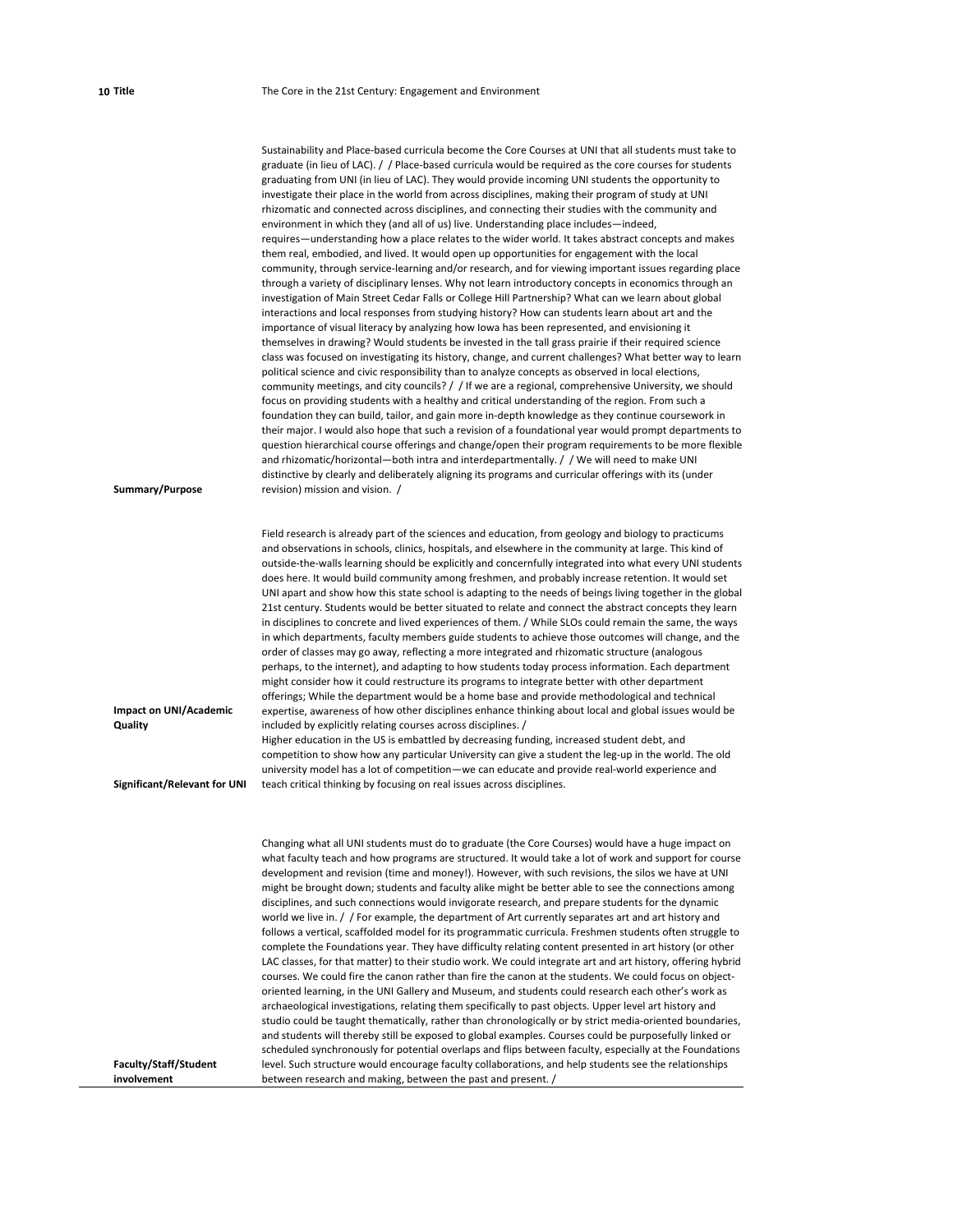| 11 Title                             | The Local, Global, and Diversity (GLAD) Core                                                                                                                                                                                                                                                                                                                                                                                                                                                                                                                                                                                                                                                                                                                                                                                                                                                                                                                                                                                                                                                                                                                                                                                                                                                                                                                                                                                                                                                                           |
|--------------------------------------|------------------------------------------------------------------------------------------------------------------------------------------------------------------------------------------------------------------------------------------------------------------------------------------------------------------------------------------------------------------------------------------------------------------------------------------------------------------------------------------------------------------------------------------------------------------------------------------------------------------------------------------------------------------------------------------------------------------------------------------------------------------------------------------------------------------------------------------------------------------------------------------------------------------------------------------------------------------------------------------------------------------------------------------------------------------------------------------------------------------------------------------------------------------------------------------------------------------------------------------------------------------------------------------------------------------------------------------------------------------------------------------------------------------------------------------------------------------------------------------------------------------------|
| Summary/Purpose                      | In lieu of the traditional Liberal Arts Core, which emphasizes basic content knowledge and which is<br>predicated on classical and Enlightenment thinking, this curricula would ground students in<br>fundamental skills, including sustainable thinking, root them in local and global perspectives, and allow<br>them to explore diverse ideas of thought, race/ethnicity, and environment across multiple disciplines.<br>In doing so, students would encounter critical methodologies and multiple cultural perspectives that<br>teach them ways of seeing matters of scale, environment, sustainability, and racial/ethnic in places<br>where they are and where they hope to be. The GLAD Core would also allow students opportunity to<br>put their ideas to work in their community and the larger world. As a regional comprehensive<br>university, UNI has the opportunity to emphasize both the liberal arts, as do small liberal arts colleges,<br>and research, as do premiere research institutions. In addition, UNI can emphasize applied learning<br>opportunities, which link classroom learning with tangible products outside the university setting. /                                                                                                                                                                                                                                                                                                                                            |
| Impact on UNI/Academic<br>Quality    | The Liberal Arts Core at UNI is due for an upgrade and local-to-the-global frameworks that emphasize<br>diversity have increasingly supplanted the traditional western civilization-oriented curriculum.<br>According the Association of American Colleges and Universities, a 21st-century liberal education<br>consists of "learning that empowers individuals and prepares them to deal with complexity, diversity,<br>and change," "provides students with broad knowledge of the wider world (e.g. science, culture, and<br>society) as well as in-depth study in a specific area of interest," and "helps students develop a sense of<br>social responsibility, as well as strong and transferable intellectual and practical skills such as<br>communication, analytical and problem-solving skills, and a demonstrated ability to apply knowledge<br>and skills in real-world settings." As it stands now, students at UNI are forced to choose classes in<br>structured categories that pit different disciplines against each other in artificial ways. This does expose<br>students to a wide variety of degree pathways and encourage students to explore different subjects,<br>however, the existing LAC is not the best use of the core university curriculum. The GLAD Core would<br>reconfigure UNI's liberal arts core curriculum so that it trains students in thinking locally, globally, and<br>with sensitivity towards multiple perspectives and diversity regardless of their choice of major. |
| Significant/Relevant for UNI         | UNI can lead the way among the regent's schools in lowa in moving away from the traditional western<br>civilization-oriented model of university education. Both University of Iowa and Iowa State University's<br>core curriculum do not emphasize local, global, and diversity thinking. In discussions regarding UNI's<br>new mission statement and the academic master plan, consistent dialogue across campus reiterated<br>the need to emphasize teaching students to think locally, globally, and with an understanding of<br>diversity. In order for UNI to become the distinctive school students, administration, faculty, and staff,<br>hope and believe it can become, the core curriculum must reflect the school's commitment to diversity<br>and to preparing students for success in their community and the globalized world in which we live.                                                                                                                                                                                                                                                                                                                                                                                                                                                                                                                                                                                                                                                        |
| Faculty/Staff/Student<br>involvement | Faculty teaching in the existing Liberal Arts Core would need to share the ways in which the classes they<br>teach in the LAC can contribute to emphasizing local, global, and diversity concepts. Many faculty<br>already share and teach these ideas to their students. In the GLAD Core, they would place these things<br>at the center of their class. In addition, faculty teaching the HUM 1021, 1022, and 1023 classes would<br>need to reframe their courses as world history courses. Several times in the past decade, UNI faculty<br>have discussed doing this, and it is long past time that it got done. The National Association of<br>Scholars's study on the decline of western civilization courses in 2011 found that world history courses<br>had become much more common, despite the overall decline in the number of universities requiring<br>any history courses as part of their core requirements. Finally, the LAC capstone would need to be<br>reconfigured to support student work in the community. Instead of a classroom setting, the capstone<br>would offer students an applied learning experience through a service project that put their disciplinary-<br>based learning to work for the good of the community.                                                                                                                                                                                                                                                                  |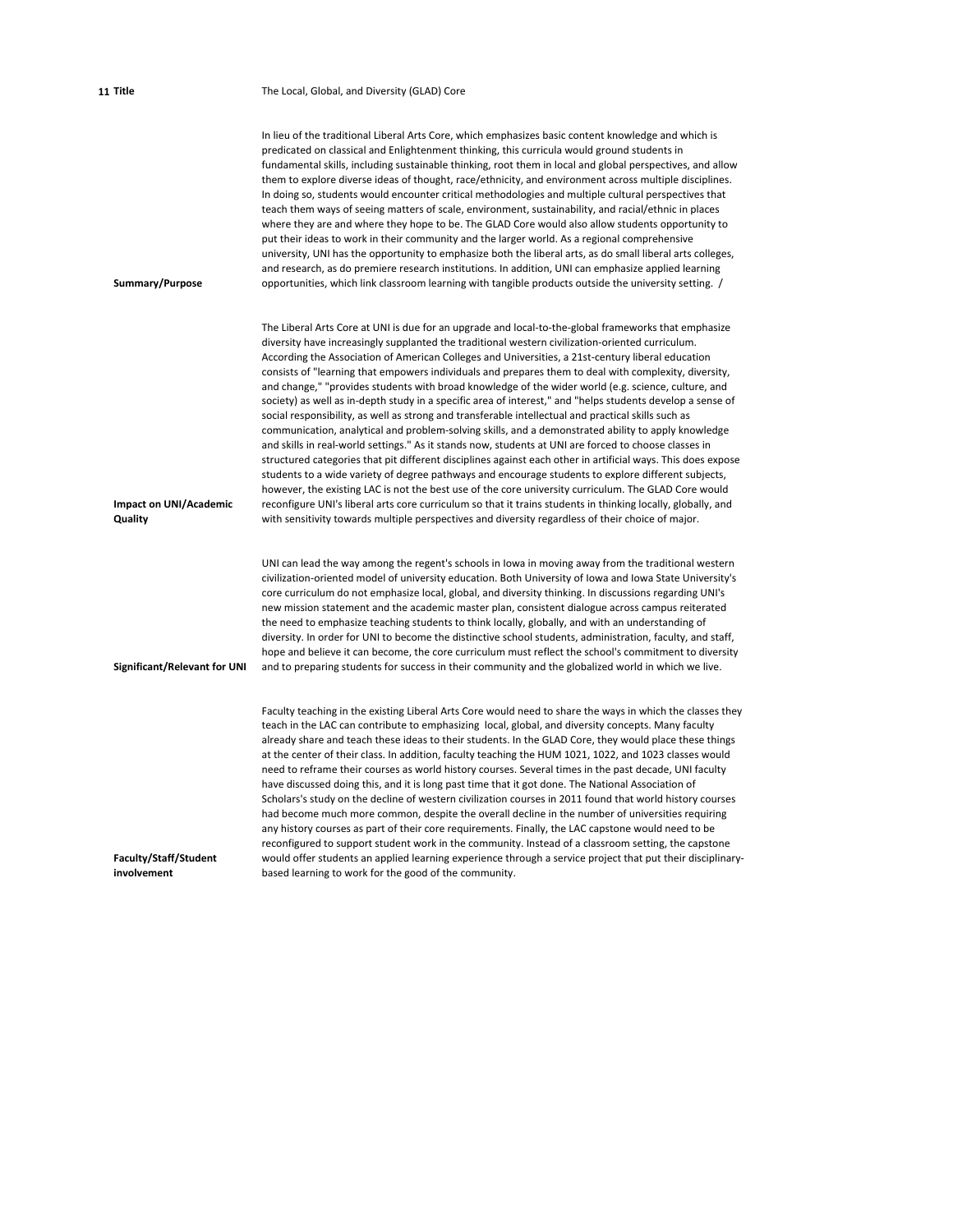|                                                                             | the contract of the contract of                                                                                                                                                                                                                                                                                                                                                                                                                                                                                                                                                                                                                                                                                                                                                                                                                                                                                                                                                                                                                                                                                                                                                                                                                                                                                                                                                                                                                                                                                                                                                                                                                                                                                                                                                                                                                                                                                                                                                                                                                                                                                                                                                                                                                                                                                                                                                                                                                                                                                                                                                                                                                                                                                                                                                                                                                                                                                                                                                                                                                                                    |
|-----------------------------------------------------------------------------|------------------------------------------------------------------------------------------------------------------------------------------------------------------------------------------------------------------------------------------------------------------------------------------------------------------------------------------------------------------------------------------------------------------------------------------------------------------------------------------------------------------------------------------------------------------------------------------------------------------------------------------------------------------------------------------------------------------------------------------------------------------------------------------------------------------------------------------------------------------------------------------------------------------------------------------------------------------------------------------------------------------------------------------------------------------------------------------------------------------------------------------------------------------------------------------------------------------------------------------------------------------------------------------------------------------------------------------------------------------------------------------------------------------------------------------------------------------------------------------------------------------------------------------------------------------------------------------------------------------------------------------------------------------------------------------------------------------------------------------------------------------------------------------------------------------------------------------------------------------------------------------------------------------------------------------------------------------------------------------------------------------------------------------------------------------------------------------------------------------------------------------------------------------------------------------------------------------------------------------------------------------------------------------------------------------------------------------------------------------------------------------------------------------------------------------------------------------------------------------------------------------------------------------------------------------------------------------------------------------------------------------------------------------------------------------------------------------------------------------------------------------------------------------------------------------------------------------------------------------------------------------------------------------------------------------------------------------------------------------------------------------------------------------------------------------------------------|
| <b>Other information</b><br>12 Title                                        | says a construction of the co<br>not the only configuration possible, but provides a way of seeing the LAC landscape in a different way.<br>/* Courses that do not exist, but provide alternatives to the existing offering / / Basic Competencies<br>(15 hours) / Communication / COMM 1000 Oral Communication 3 hours / Sustainability / TECH 1015<br>Intro to Sustainability 3 hours / Reading and Writing / Choose one: / UNIV 1000/1010 First Year<br>Cornerstone 6 hours / ENGLISH 1005 College Writing and Research 3 hours / ENGLISH 2015 Craft of<br>Academic Writing 3 hours / ENGLISH 2120 Critical Writing About Literature 3 hours / Quantitative<br>Methods / Choose one: / MATH 1100 Mathematics in Decision Making 3 hours / MATH 1204<br>Mathematical Reasoning for Teachers I 3 hours / MATH 1420 Calculus I 4 hours / STAT 1772<br>3 hours / CS 1025<br>Computational Modeling & Simulation 3<br>Introduction to Statistical Methods<br>hours / STAT 1774 Introduction to Statistical Methods 3 hours / Personal Wellness / Choose one: /<br>HPELS 1010 Personal Wellness 3 hours / HPELS 1059 Dimensions of Well-Being 1 hour / HPELS<br>1059 Dimensions of Well-Being-Lab 1 hour / Global Perspectives (12 hours) / HUM 1020 World<br>History* 3 hours / (replaces HUM 1021, 1022, and 1023) / GEOG 1110 World Geography 3 hours /<br>or / GEOG 1120 Human Geography 3 hours / RELS 1020 Religions of the World 3 hours / Choose 1:<br>/ ANTH 1002 Culture, Nature, and Society 3 hours / FAM SERV 1010 Human Identity and<br>Relationships 3 hours / EDPSYCH 2030 Dynamics of Human Development 3 hours / POL INTL 1024<br>International Relations 3 hours / POL Gen 1020 Contemporary Political Problems 3 hours / SOC 1000<br>Introduction to Sociology 3 hours / SOC 1060 Social Problems 3 hours / SW 1041/SOC SCI 1041<br>Social Welfare: A World View<br>3 hours / PSYCH 1001 Introduction to Psychology 3 hours / ECON<br>1031 Introduction to Economics 3 hours / / Local Perspectives (6 hours) / HISUS 1023 History of the<br>United States 3 hours / or / POL AMER 1014 Introduction to American Politics 3 hours / CAP<br>Service Project* 3 hours / (replaces CAP classes) / Diversity Perspectives (12 hours): / Thought and<br>Language / Choose one: / ART 1002<br>Visual Inventions 3 hours / ARTHIST 1004<br>Visual<br>Perceptions 3 hours / ENGLISH 1120<br>Literature: (Topic) 3 hours / MUSIC 1100<br>Soundscapes: Music in Culture 3 hours / PEMES 2034<br>Survey of Dance History 3 hours / PHIL<br>1020<br>Philosophy: The Art of Thinking 3 hours / SOC SCI 1020<br>Women, Men, and Society 3<br>hours / THEATRE 1002<br>The Theatrical Arts and Society 3 hours / WGS 1040<br>Women's and<br>Creating a new LAC<br>Create a process that would lead to the creation of a new LAC. To be clear, the QIP project would<br>involve creating the process we'd use to create a new LAC, but not propose a new LAC. Creating the<br>process must precede the work of changing the LAC. We've never succeeded in the task of changing the |
|                                                                             | LAC (Qualities of an Educated Person project in the 80s, the "Dream Team" proposal of the 90s and the                                                                                                                                                                                                                                                                                                                                                                                                                                                                                                                                                                                                                                                                                                                                                                                                                                                                                                                                                                                                                                                                                                                                                                                                                                                                                                                                                                                                                                                                                                                                                                                                                                                                                                                                                                                                                                                                                                                                                                                                                                                                                                                                                                                                                                                                                                                                                                                                                                                                                                                                                                                                                                                                                                                                                                                                                                                                                                                                                                              |
| Summary/Purpose                                                             | LAC-RSC proposal from about 2010) because our curriculum process is too clunky to accommodate<br>such a major change.                                                                                                                                                                                                                                                                                                                                                                                                                                                                                                                                                                                                                                                                                                                                                                                                                                                                                                                                                                                                                                                                                                                                                                                                                                                                                                                                                                                                                                                                                                                                                                                                                                                                                                                                                                                                                                                                                                                                                                                                                                                                                                                                                                                                                                                                                                                                                                                                                                                                                                                                                                                                                                                                                                                                                                                                                                                                                                                                                              |
|                                                                             | The LAC requirements affect every UNI undergraduate student and yet little has changed within the                                                                                                                                                                                                                                                                                                                                                                                                                                                                                                                                                                                                                                                                                                                                                                                                                                                                                                                                                                                                                                                                                                                                                                                                                                                                                                                                                                                                                                                                                                                                                                                                                                                                                                                                                                                                                                                                                                                                                                                                                                                                                                                                                                                                                                                                                                                                                                                                                                                                                                                                                                                                                                                                                                                                                                                                                                                                                                                                                                                  |
| Impact on UNI/Academic<br>Quality                                           | LAC for at least 30 years. It is time to stop the tinkering and instead create a process that will lead to<br>real change and improvement.                                                                                                                                                                                                                                                                                                                                                                                                                                                                                                                                                                                                                                                                                                                                                                                                                                                                                                                                                                                                                                                                                                                                                                                                                                                                                                                                                                                                                                                                                                                                                                                                                                                                                                                                                                                                                                                                                                                                                                                                                                                                                                                                                                                                                                                                                                                                                                                                                                                                                                                                                                                                                                                                                                                                                                                                                                                                                                                                         |
| Significant/Relevant for UNI<br>Faculty/Staff/Student<br>involvement        | While most faculty and students agree that the LAC needs to be changed and updated, there is not a<br>process in place that allows us to accomplish that goal. While the current curriculum process allows for<br>tinkering, only a parallel process would allow for a major overhaul. This is a project that will impact<br>every single unit on campus, from admissions to all academic units.<br>If we agree to completely overhaul the existing LAC, be assured that everyone will want to have a voice<br>in the conversation. This could be the first project since the Foundation of Excellence self-study to have<br>involvement from all parts of campus.                                                                                                                                                                                                                                                                                                                                                                                                                                                                                                                                                                                                                                                                                                                                                                                                                                                                                                                                                                                                                                                                                                                                                                                                                                                                                                                                                                                                                                                                                                                                                                                                                                                                                                                                                                                                                                                                                                                                                                                                                                                                                                                                                                                                                                                                                                                                                                                                                 |
| 13 Title                                                                    | UNI RISE (Research, Innovation and Scholarship Engagement) program                                                                                                                                                                                                                                                                                                                                                                                                                                                                                                                                                                                                                                                                                                                                                                                                                                                                                                                                                                                                                                                                                                                                                                                                                                                                                                                                                                                                                                                                                                                                                                                                                                                                                                                                                                                                                                                                                                                                                                                                                                                                                                                                                                                                                                                                                                                                                                                                                                                                                                                                                                                                                                                                                                                                                                                                                                                                                                                                                                                                                 |
| Summary/Purpose<br>Impact on UNI/Academic<br>Quality                        | Purpose: stimulate faculty, staff and student research, scholarship and creative activity on campus with<br>particular emphases on (1) integrating faculty/student research, implementing a concept of research-<br>integrated comprehensive university and (2) increasing externally funded research and scholarship in<br>UNI portfolio<br>Academic quality is directly dependent on (1) quality of student experiences and (2) faculty<br>engagement in research, scholarship and creative activity, especially when integrated with student<br>experiences.                                                                                                                                                                                                                                                                                                                                                                                                                                                                                                                                                                                                                                                                                                                                                                                                                                                                                                                                                                                                                                                                                                                                                                                                                                                                                                                                                                                                                                                                                                                                                                                                                                                                                                                                                                                                                                                                                                                                                                                                                                                                                                                                                                                                                                                                                                                                                                                                                                                                                                                    |
| Significant/Relevant for UNI<br><b>Faculty/Staff/Student</b><br>involvement | This project will fulfill our mission as a leading comprehensive university that provides transformative<br>experiences for students (such as faculty-guided or independent research) and maintains high quality of<br>faculty scholarship and community engagement. It will also be instrumental in increasing our role in<br>community service and economic development in the state of Iowa. If successful, it will also allow to<br>improve budgetary situation (new flow on funds independent of enrollment and state appropriations),<br>strengthen faculty retention and enhance UNI reputation as an educational institution and employer.<br>Students and faculty will receive new opportunities to grow professionally and to be engaged in<br>research, scholarship and creative activity.                                                                                                                                                                                                                                                                                                                                                                                                                                                                                                                                                                                                                                                                                                                                                                                                                                                                                                                                                                                                                                                                                                                                                                                                                                                                                                                                                                                                                                                                                                                                                                                                                                                                                                                                                                                                                                                                                                                                                                                                                                                                                                                                                                                                                                                                              |
| <b>Other information</b>                                                    | This project will require collaboration among all campus academic colleges, and could be led by ORSP<br>and conjunction with the Provost's office. The program needs to be developed based on specific goals<br>and available assets (funds, faculty/staff time, student programming). Various UNI units and individual<br>faculty already do many of these things, but I think we can capitalize on existing efforts to developed a<br>concerted, centralized program across campus that will lead to transformational results and will<br>improve quality of student and faculty experiences on campus.                                                                                                                                                                                                                                                                                                                                                                                                                                                                                                                                                                                                                                                                                                                                                                                                                                                                                                                                                                                                                                                                                                                                                                                                                                                                                                                                                                                                                                                                                                                                                                                                                                                                                                                                                                                                                                                                                                                                                                                                                                                                                                                                                                                                                                                                                                                                                                                                                                                                          |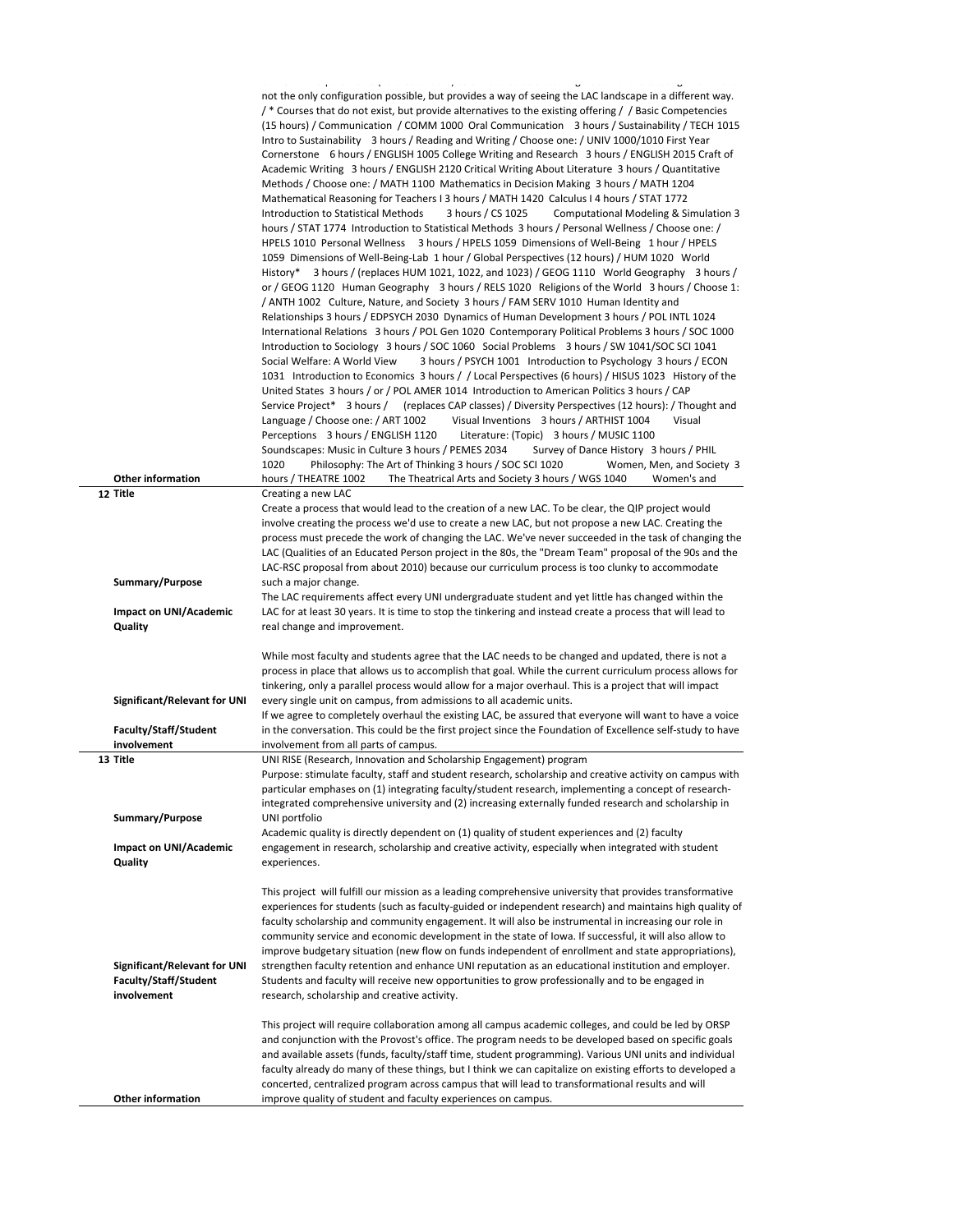| 14 Title                                                                                | Meaningful diversity                                                                                                                                                                                                                                                                                                                                                                                                                                                                                                                                                                                                                                                                                                                                                                                                                                                                                                                                                                                                                        |
|-----------------------------------------------------------------------------------------|---------------------------------------------------------------------------------------------------------------------------------------------------------------------------------------------------------------------------------------------------------------------------------------------------------------------------------------------------------------------------------------------------------------------------------------------------------------------------------------------------------------------------------------------------------------------------------------------------------------------------------------------------------------------------------------------------------------------------------------------------------------------------------------------------------------------------------------------------------------------------------------------------------------------------------------------------------------------------------------------------------------------------------------------|
| Summary/Purpose                                                                         | Design a course in which the experiences of different races and ethnic groups in America are shown in<br>exacting detail and discussed extensively. Students must do a project that entails significant interaction<br>with a person or persons of a different race/ethnicity. Students take a bias test after the course.<br>Institutional Research keeps track of the data to compare with national averages.                                                                                                                                                                                                                                                                                                                                                                                                                                                                                                                                                                                                                             |
| <b>Impact on UNI/Academic</b>                                                           | African American students especially seem to have bias problems on campus. This probably affects<br>their academic outcomes. If we have a meaningful diversity course that is required in the LAC, maybe<br>minds can be changed and minority students will have better outcomes. These outcomes are being                                                                                                                                                                                                                                                                                                                                                                                                                                                                                                                                                                                                                                                                                                                                  |
| Quality                                                                                 | tracked by Institutional Research and we can see longitudinally if the course makes a difference.                                                                                                                                                                                                                                                                                                                                                                                                                                                                                                                                                                                                                                                                                                                                                                                                                                                                                                                                           |
| Significant/Relevant for UNI<br><b>Faculty/Staff/Student</b><br>involvement<br>15 Title | Please see above.<br>Many people (faculty and students) will be uncomfortable with such a requirement but we either think<br>diversity is important or we don't. If we do, let's get serious.<br>Develop a minor in African American and Latino Studies.                                                                                                                                                                                                                                                                                                                                                                                                                                                                                                                                                                                                                                                                                                                                                                                    |
|                                                                                         | The purpose is to off a minor that will help us attract more diverse students and to enhance / the                                                                                                                                                                                                                                                                                                                                                                                                                                                                                                                                                                                                                                                                                                                                                                                                                                                                                                                                          |
| Summary/Purpose<br>Impact on UNI/Academic<br>Quality                                    | curriculum for all students. The program would be interdisciplinary and offered by the CSBS college<br>where there are already courses in several departments on related issues.<br>This offering will help us attract African American and Latino students to UNI and help qualify students<br>to work in fields in which they will be working with minority populations.                                                                                                                                                                                                                                                                                                                                                                                                                                                                                                                                                                                                                                                                  |
| <b>Significant/Relevant for UNI</b>                                                     | The minor will help UNI be attractive to candidates for the position of director of the Multicultural<br>Center                                                                                                                                                                                                                                                                                                                                                                                                                                                                                                                                                                                                                                                                                                                                                                                                                                                                                                                             |
| Faculty/Staff/Student<br>involvement                                                    | A committee will be set up that will involve faculty who teach relevant courses, such as American Racial<br>and Ethnic Studies, and students who are enthusiastic about the minor.<br>Representatives from the social work department and probably the                                                                                                                                                                                                                                                                                                                                                                                                                                                                                                                                                                                                                                                                                                                                                                                      |
| <b>Other information</b>                                                                | sociology/anthropology/criminology departments likely will take leadership in setting up a committee<br>working with the dean of CSBS.                                                                                                                                                                                                                                                                                                                                                                                                                                                                                                                                                                                                                                                                                                                                                                                                                                                                                                      |
| 16 Title                                                                                | Sharpening the LAC focus of BAS programs                                                                                                                                                                                                                                                                                                                                                                                                                                                                                                                                                                                                                                                                                                                                                                                                                                                                                                                                                                                                    |
| Summary/Purpose                                                                         | When we were discussing the BAS programs and if they water down its LAC portion, I thought the BAS<br>can be a good teachable moment to non-traditional adults as to the genius and intellectual power of<br>the liberal arts. The LAC portion isn't broad, so it seems faculty teaching those courses could meet to<br>give a certain unified focus to the entire curriculum. The focus would center on a few words that have<br>traditionally been key to liberal education (sans major). Among the terms I think we'd consider are 1)<br>historical consciousness 2) accuracy of perceptions and 3) imaginative perspective. / / It seems that<br>this focus on historical consciousness is very important to these non-traditional students since the<br>economic system has required they seek other employment and college is needed to succeed in<br>employment. So LAC should show them - among other things - their economic situation in light of the<br>larger and historic perspectives that college has been known to house. / |
| <b>Impact on UNI/Academic</b><br>Quality                                                | The BAS programs have become prominent in colleges these days (if not popular among faculty) and so<br>are an inevitable part of the Academy's social landscape these days. UNI can take a lead in providing<br>cutting edge and revolutionary insight about BAS and college at the start of the 21st century, showing<br>culture the genius of liberal education and how it is again a force for advancing the human condition.<br>What the faculty who develop this LAC portion arrive at can also be helpful in our own LAC program at<br>the BA level and in Cornerstone.                                                                                                                                                                                                                                                                                                                                                                                                                                                               |
| <b>Significant/Relevant for UNI</b><br><b>Faculty/Staff/Student</b><br>involvement      | UNI is just starting the BAS programs and using online resources to administer the courses. And the<br>curriculum of them consists of fewer courses such that faculty could meet to see how the courses have<br>common features, and these perceptions can help faculty see the unique features of each course, too.<br>I'd see mostly faculty whose courses could be in the LAC portion of the BAS program as being involved<br>and impacted.<br>I'm not even sure I'm barking up the right tree in submitting this proposal through this venue, but<br>because there is so much doubt out there about the value of LAC courses (its value questioned just<br>recently in the diversity forum held in Seerley) that I think the BAS program offers a way to clarify the<br>powers unleashed through LAC courses and then get those course to actually make student intellectual                                                                                                                                                            |
| <b>Other information</b>                                                                | powers more potent.                                                                                                                                                                                                                                                                                                                                                                                                                                                                                                                                                                                                                                                                                                                                                                                                                                                                                                                                                                                                                         |
| 17 Title<br>Summary/Purpose                                                             | The Academic Advisement Report<br>The goal is to make sure that all students, staff, and faculty understand the Academic Advisement<br>Report and how to read it. In my job, I am amazed at how many departments have "check sheets"<br>when advising students and how many students and advisers have never even looked at their<br>advisement report. A "check sheet" in conjunction with an advisement report is a good thing, but<br>everyone needs to be looking at the advisement report so that everyone is looking at the same<br>information.                                                                                                                                                                                                                                                                                                                                                                                                                                                                                      |
| <b>Impact on UNI/Academic</b><br>Quality                                                | Students, faculty, and staff will better understand each and every requirement for graduation.<br>Students will be less likely to take the wrong classes and have to submit student requests. Everyone<br>will know exactly what catalog a student was declared under and advising will be consistent.                                                                                                                                                                                                                                                                                                                                                                                                                                                                                                                                                                                                                                                                                                                                      |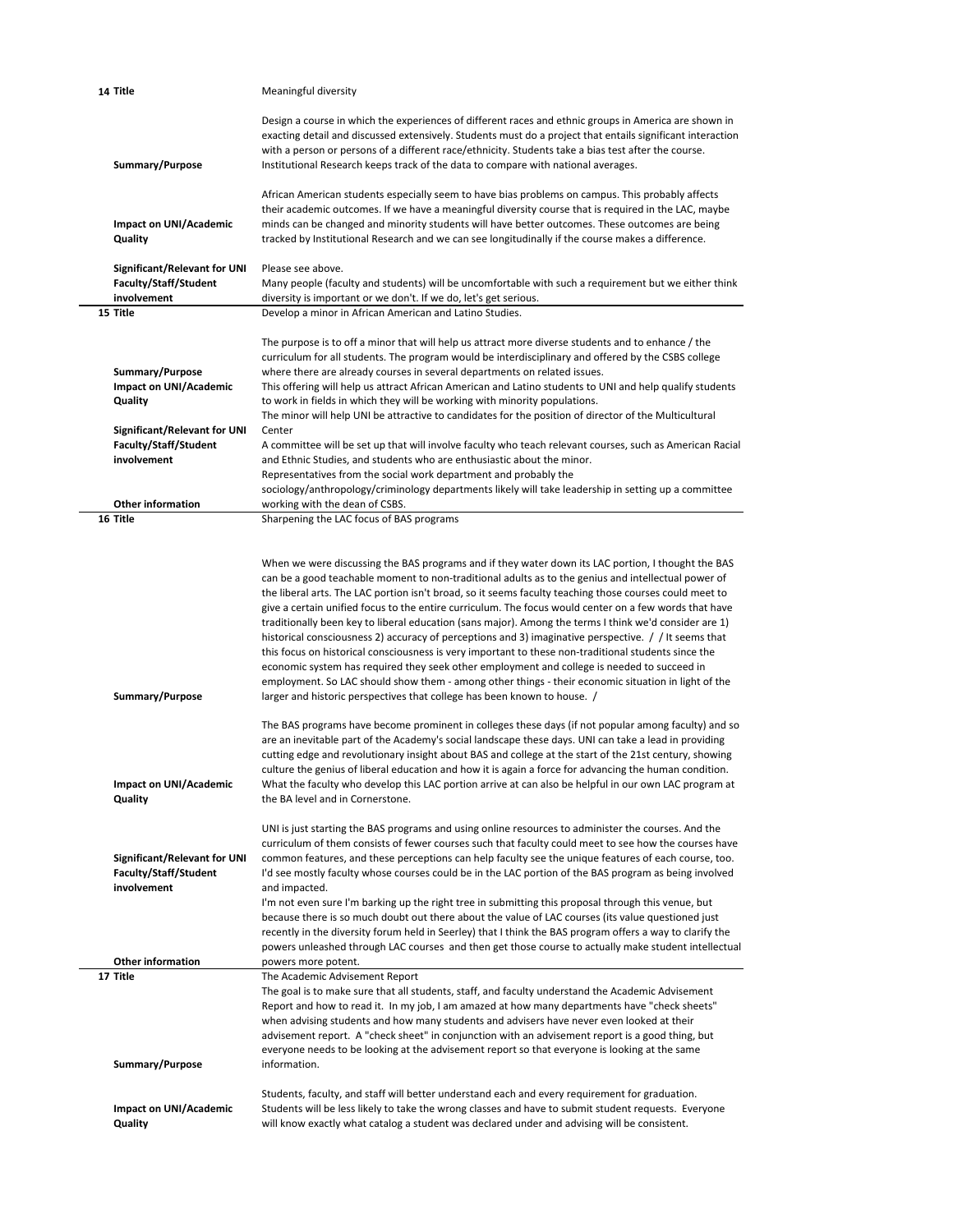|                                     | This is extremely important at this moment because in 2016, we will be moving to a new catalog every                                                                                              |
|-------------------------------------|---------------------------------------------------------------------------------------------------------------------------------------------------------------------------------------------------|
|                                     | year. Students will be declared under different catalogs and need to understand that their<br>requirements may be slightly different than someone who was declared a year earlier or later than   |
|                                     | them. I have seen, and even have been told by some advisers, that many advisers have "no idea" what                                                                                               |
| Significant/Relevant for UNI        | catalog a student is declared under.                                                                                                                                                              |
|                                     | This will allow for better advising across campus so that everyone is giving the students the SAME                                                                                                |
| Faculty/Staff/Student               | information about the requirements for their degrees. It will cut down on exceptions and student                                                                                                  |
| involvement                         | requests and make UNI's standards higher.                                                                                                                                                         |
|                                     | Many departments allow many exceptions to their requirements simply because students and advisers                                                                                                 |
|                                     | are missing information that is right on their advisement report. I believe this leads to a lack of high                                                                                          |
| <b>Other information</b>            | standards for our university.                                                                                                                                                                     |
| 18 Title                            | <b>UNI Success Pathways</b>                                                                                                                                                                       |
|                                     | Goal for UNI Success Pathways: / UNI Success Pathways creates a university-wide organizing principle                                                                                              |
|                                     | focused on academics, engagement, and professional development that can be adapted and                                                                                                            |
|                                     | individualized for each undergraduate student and academic program. / / Issue Addressed: / UNI                                                                                                    |
|                                     | offers many quality individual programs for academic success and student development. Although a                                                                                                  |
|                                     | student may participate in a wide array of these programs, most students lack a sense of purpose and                                                                                              |
|                                     | intentionality - a clearly defined plan to graduation - in selecting opportunities for their academic and                                                                                         |
|                                     | professional development. / / UNI Success Pathways utilizes existing programs in a structured and                                                                                                 |
|                                     | purposeful context starting with the first year and extending throughout the undergraduate experience.                                                                                            |
|                                     | UNI Success Pathways provides a vehicle to unify programming, and demonstrate continuity,                                                                                                         |
| Summary/Purpose                     | coherence, and continuous improvement. Moreover, it provides a framework and prioritization for<br>future efforts.                                                                                |
|                                     |                                                                                                                                                                                                   |
|                                     | UNI Success Pathways: / • Establishes a foundation for student academic success, personal and                                                                                                     |
|                                     | professional development. / • Utilizes and unifies diverse expertise throughout campus for a common                                                                                               |
|                                     | purpose. / • Creates synergy for UNI's dedicated faculty and staff efforts. / • Builds an institutional                                                                                           |
|                                     | brand centered around student development, academic, and career success. / • Becomes a marketing,                                                                                                 |
| Impact on UNI/Academic              | recruitment, retention, and persistence tool. It illustrates how UNI provides support for students to                                                                                             |
| Quality                             | embrace and personalize their pathway to success through a common yet unique framework.                                                                                                           |
|                                     |                                                                                                                                                                                                   |
|                                     | UNI's Foundations of Excellence study for the previous HLC review created successful programming for                                                                                              |
|                                     | the first-year student: Cornerstone, Peer Mentors, First-Year Only classes, learning communities,                                                                                                 |
|                                     | transfer only sections, and extended orientation. UNI Success Pathways institutionalizes these in a                                                                                               |
|                                     | comprehensive undergraduate studies program. In addition, it addresses foundational needs of                                                                                                      |
|                                     | students transitioning to university life, fostering their professional development by better integration                                                                                         |
|                                     | of currently siloed programs across Academic and Student Affairs. It provides a common map, a                                                                                                     |
|                                     | template, for departments to define academic, engagement, and professional development                                                                                                            |
|                                     | experiences suitable for their major/college. Using UNI Success Pathways as our HLC Quality Initiative                                                                                            |
| <b>Significant/Relevant for UNI</b> | Project, illustrates UNI's focus on continuous quality improvement.                                                                                                                               |
|                                     | UNI Success Pathways supports a formula for successful graduates advocated by UNI Career Services: /                                                                                              |
|                                     | • Academics: Academic Major with a 3.0+ GPA / • Engagement: Two                                                                                                                                   |
|                                     | Leadership/Engagement/Community/Campus Experiences / • Professional Development: Two Pre-                                                                                                         |
|                                     | Professional Experiences / This formula serves as a common foundation to professor/student, and                                                                                                   |
|                                     | advisor/advisee conversations each semester throughout a student's time to graduation. Faculty and                                                                                                |
|                                     | staff are key in providing ongoing focus on these achievement goals. As students move into their                                                                                                  |
|                                     | major, departments can tailor their recommendations to students based on discipline specific                                                                                                      |
|                                     | expectations, student goals, and student development enhancement activities                                                                                                                       |
|                                     | (academic/engagement/professional development). / / A clearly articulated program of academic /<br>professional preparation from recruitment to graduation provides purpose and intentionality to |
| Faculty/Staff/Student               | students, faculty, staff, and external constituents (legislators, Board of Regents, parents and significant                                                                                       |
| involvement                         | others).                                                                                                                                                                                          |
|                                     |                                                                                                                                                                                                   |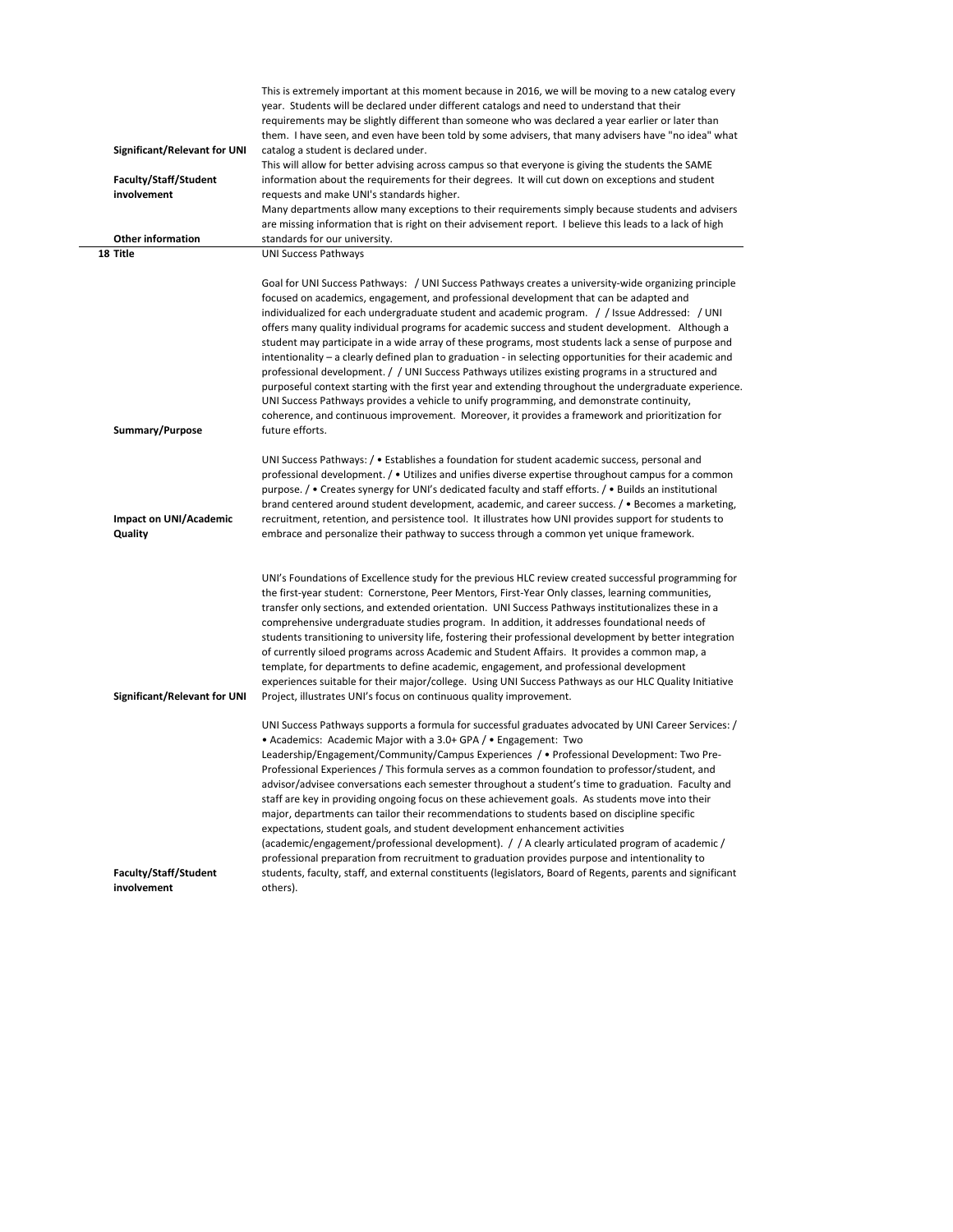|                                             | Our annual MAPWORKs surveys of entering students indicate that UNI students rank very low in terms<br>of their academic self-efficacy compared to other colleges. This indicates a need for further academic<br>support in the first year to address this issue. Data from the 2015 Sophomore Report presented to the<br>Retention Council, indicated students lack a sense of purpose and motivation regardless of academic<br>ability. A summary of the Sophomore Report can be downloaded from http://goo.gl/yheirG.//<br>Furthermore, the report recommended a university shift to improve the entire college lifecycle of a                |
|---------------------------------------------|-------------------------------------------------------------------------------------------------------------------------------------------------------------------------------------------------------------------------------------------------------------------------------------------------------------------------------------------------------------------------------------------------------------------------------------------------------------------------------------------------------------------------------------------------------------------------------------------------------------------------------------------------|
|                                             | student's experience: Programming should focus on academics, personal and professional<br>development, and graduation in a timely manner "with a robust affinity for their alma mater."<br>Currently, the decentralized nature of the University undermines the overall effectiveness of quality<br>staff and programming to benefit students. Each unit / committee layers on a program to address a<br>need instead of utilizing an institutional approach. We need to have a strategic approach to                                                                                                                                           |
| <b>Other information</b>                    | institutional programming and investment utilizing existing expertise and resources. UNI Success<br>Pathways addresses these concerns. / The schema at http://goo.gl/FdsZSn illustrates a draft model of<br>how this plan could work. The underlying principle is that students maximize their undergraduate<br>experience by being present - purposeful and intentional - about how they spend their time. UNI<br>should establish a mindset that student involvement is necessary and not optional.                                                                                                                                           |
| 19 Title                                    | Universal Design for Learning<br>Universal Design for Learning (UDL) recognizes that we all learn differently and can benefit from                                                                                                                                                                                                                                                                                                                                                                                                                                                                                                              |
|                                             | multiple means of representation, expression, and engagement. This project would look to ways that<br>UDL could be adopted here at UNI to enhance the learning experience for students in the classroom.<br>We will look at ways that UDL is already being used on campus to provide a support structure for<br>sharing ideas on how to utilize the principles as well as look towards new ways to provide support and                                                                                                                                                                                                                          |
| Summary/Purpose                             | training on adopting the principles on campus.                                                                                                                                                                                                                                                                                                                                                                                                                                                                                                                                                                                                  |
| Impact on UNI/Academic<br>Quality           | UDL incorporates best practices for teaching with the understanding that we all learn differently. UDL<br>minimizes barriers to learning by recognizing that students do not all learn, or demonstrate their<br>learning, in one way. Adopting such practices provides a more supportive learning environment for<br>students, leading to better academic quality and retention.                                                                                                                                                                                                                                                                |
|                                             | UNI is looking for ways to support a diverse student population. We must realize that we all learn<br>differently and that to support a diverse student body means that we must diversify our methods of<br>teaching. This ensures that we are teaching to all students, not just those that can learn in the standard                                                                                                                                                                                                                                                                                                                          |
|                                             | lecture-style classroom. / / To expand upon that idea, UNI is seeing more and more students with<br>disabilities attending college. UDL provides a learning environment that reduces barriers to learning<br>not only for students with disabilities, but all students. It also is a proactive approach to providing<br>accommodations for students, reducing or eliminating their need to self-identify as a person with a                                                                                                                                                                                                                     |
| Significant/Relevant for UNI                | disability and seek specialized accommodations.                                                                                                                                                                                                                                                                                                                                                                                                                                                                                                                                                                                                 |
|                                             | Faculty will be given support, techniques and tools to incorporate UDL into their classroom curriculum.<br>Students will be impacted by the ability to learn in a method that best fits their unique learning styles<br>and experience less barriers to the learning environment. Staff will have the opportunity to learn about                                                                                                                                                                                                                                                                                                                |
| Faculty/Staff/Student<br>involvement        | UDL to identify ways that they can incorporate the methods into their interactions with students and<br>giving presentations to various groups on and off campus.<br>Here is a website with more information on UDL: http://www.cast.org/our-work/about-                                                                                                                                                                                                                                                                                                                                                                                        |
| <b>Other information</b>                    | udl.html#.VINHTHarSCg                                                                                                                                                                                                                                                                                                                                                                                                                                                                                                                                                                                                                           |
| 20 Title                                    | 1. Opportunity Works: Taking on chronic poverty in Black Hawk County, Iowa /<br>The purpose is for the entire campus community study the many manifestation of poverty in our<br>region, and engage the broader community in developing a collective action plan to significantly reduce                                                                                                                                                                                                                                                                                                                                                        |
| Summary/Purpose                             | it. /                                                                                                                                                                                                                                                                                                                                                                                                                                                                                                                                                                                                                                           |
| Impact on UNI/Academic<br>Quality           | Instead of talking in abstraction about inequality, let's look and economic disparities in our own metro<br>area, one of the poorerst in Iowa; more importantly, if UNI faculty and students are so smart, then let's<br>put our talent to work and implement long term strategies that will resolve these chronic inequities. /<br>Through, learning and community engagement we will begin to see the inequities, the immense<br>diversity of experiences and talents, and we will begin to develop empathy and motivation to work<br>aggressively in resolving inequities. Because so many people from all walks of life would be interested |
| Significant/Relevant for UNI                | in getting involved, diversity, equity and empathy will be a consequence of this work. / / With seeming<br>dissatisfaction with lack of diversity, this initiative might inspire us to reaffirm our community's<br>commitment to eqality                                                                                                                                                                                                                                                                                                                                                                                                        |
|                                             | We read the literature together, we learn about our own region and our own people; we learn about<br>children in poverty in our metro area; about health disparitiesAND we enlist the leaders of our<br>community and develop an action plan to confront these problems with specific strategies, such as<br>raising the minimum wage. It will demonstrate that we are eager to solve a sociatal issue, that we have                                                                                                                                                                                                                            |
| <b>Faculty/Staff/Student</b><br>involvement | the talent and skills to do it; it will show that we are serious about actually changing the world right<br>here where we live. It will engagae and inspire our students and the world.                                                                                                                                                                                                                                                                                                                                                                                                                                                         |
| <b>Other information</b>                    | UNI has so many talents and resources to bring to this much needed work.                                                                                                                                                                                                                                                                                                                                                                                                                                                                                                                                                                        |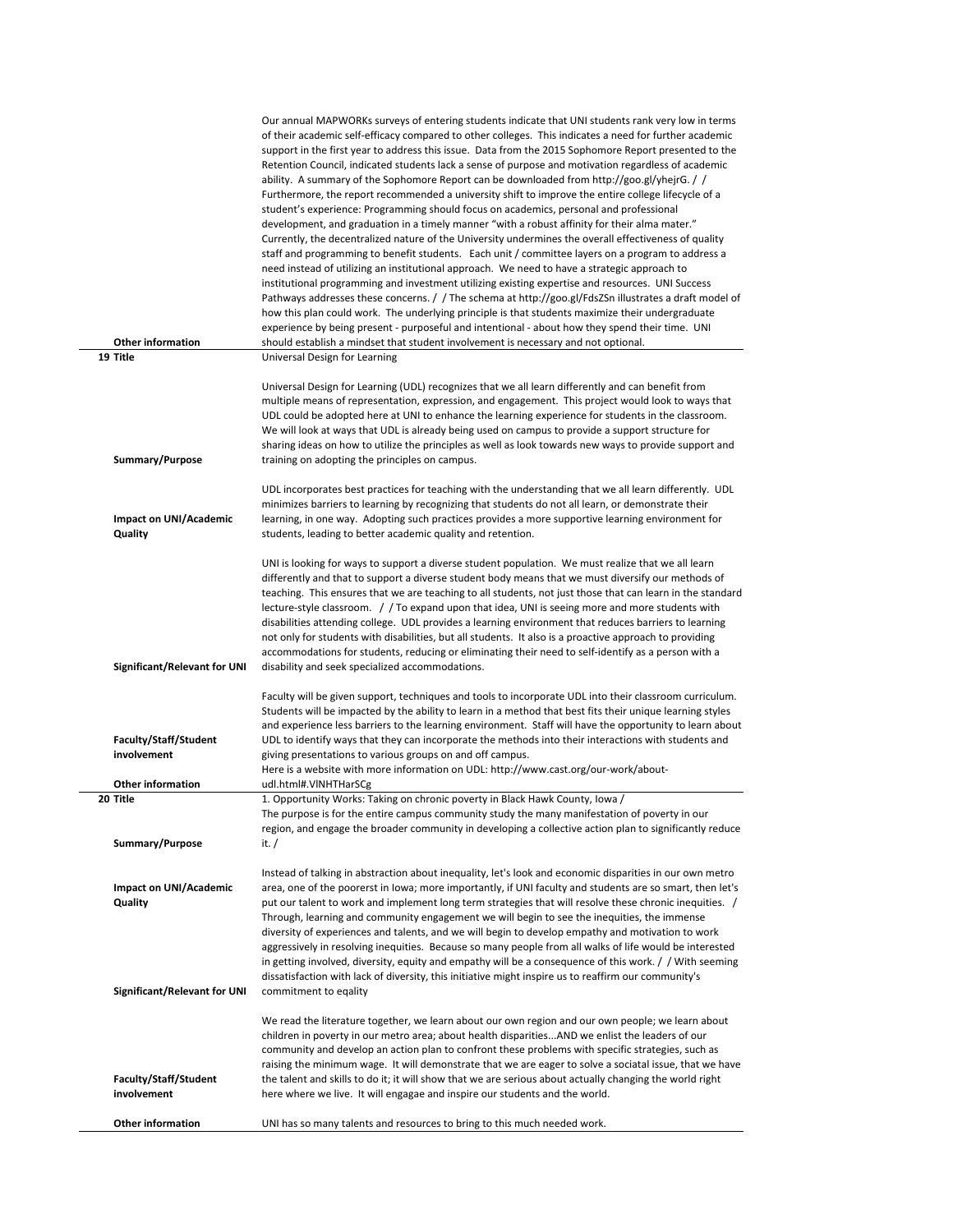| 21 Title                                                                 | <b>Transformative Learning</b>                                                                                                                                                                                                                                                                                                                                                                                                                                                                                                                                                                                                                                                                                                                                                                                                                                                                                                                                                                                  |
|--------------------------------------------------------------------------|-----------------------------------------------------------------------------------------------------------------------------------------------------------------------------------------------------------------------------------------------------------------------------------------------------------------------------------------------------------------------------------------------------------------------------------------------------------------------------------------------------------------------------------------------------------------------------------------------------------------------------------------------------------------------------------------------------------------------------------------------------------------------------------------------------------------------------------------------------------------------------------------------------------------------------------------------------------------------------------------------------------------|
| Summary/Purpose                                                          | UNI joins other organizations and businesses nationally and internationally to promote project-based<br>and problem-based learning; must be embedded in the curriculum, otherwise can't be done right if it's<br>only in a few scattered courses. UNI should take pride in the Transformative Learning model that was<br>created by our own scholars. We need to embrace it, practice it, model it and promote it. See the<br>model and its related article: / http://www.uni.edu/coe/TransformativeLearning                                                                                                                                                                                                                                                                                                                                                                                                                                                                                                    |
| Impact on UNI/Academic<br>Quality                                        | Implementing this model strategically will have a significant impact on UNI and academic quality<br>because of the way it looks at the future and the way it involves everyone in aspects that matter in<br>education and life in general; not only for our faculty and students, but also in the area of teacher<br>education where our graduates (future teachers) will impact their students in pk-12 schools.                                                                                                                                                                                                                                                                                                                                                                                                                                                                                                                                                                                               |
| <b>Significant/Relevant for UNI</b>                                      | This project (embedding the model strategically in the curriculum) is significant and relevant for UNI at<br>this point in time because of the way it looks at "Global Citizenship". Not only that, the other three<br>major focuses of this model are "Leadership, Collaboration, & Advocacy", "Multiple Ways of Teaching &<br>Learning", and "Rapidly Changing Content". These focus points are very important in the world we live<br>in today and would prepare our graduates with real-world experiences the employers seek within<br>individuals. It broadens our relationship not only amongst each other at UNI, but also with different<br>entities outside our institution.                                                                                                                                                                                                                                                                                                                           |
| Faculty/Staff/Student<br>involvement<br>22 Title                         | The nature of this model promotes collaboration in different departments and different colleges (e.g.<br>Geography & Health; Art & History; Textile and Apparel, Marketing, & Communication; Teaching &<br>Interior Design, & Math!). Faculty from different areas can work together and design assignments that<br>promote collaboration in students; assignments that are practical and allow students to apply the<br>content knowledge. Groups of students from different majors help each other in achieving a common<br>goal. The content of the course(s) is then taught during the semester to enrich the understanding of the<br>project/problem. The faculty may need to decrease the amount of content. Sometimes less is more!<br>UNI as Educational Innovation Hub                                                                                                                                                                                                                                 |
| Summary/Purpose                                                          | The QI could be a project to design curricular and co-curricular requirements so that all UNI graduates<br>will have the ability to be self-starters, problem solvers, able to take an idea of their own or a goal of an<br>organization and realize it. This would pay off in any number of ways, including: providing our<br>graduates with skills necessary to succeed in an increasingly fluid economy and society; a recognition<br>by employers that UNI graduates don't need hand holding and are ready to take on responsibilities in<br>the workplace; producing citizens who are ready to take leadership roles in solving social problems and<br>serve on community boards and other similar commitments. / The purpose would be to build our<br>educational experience so that every graduate is equipped with the skills to tackle challenges<br>themselves. We'd need a snappier motto or tagline for it. "Self-starter," "entrepreneur," "problem<br>solver," whatever we'd want to call it. / / |
| Impact on UNI/Academic<br>Quality<br><b>Significant/Relevant for UNI</b> | / This could enhance UNI's reputation as a strong liberal arts university by showing the practical<br>implications of the liberal arts to not only the workplace but the larger community. We would demand<br>that our graduates be able to diagnose problems, design solutions, debate ethical responsibilities and<br>limitations, carry out designs, and communicate them to relevant populations. By intentionally<br>designing our LAC and program curricula around such goals, we could ramp up academic expectations<br>across the board and demonstrate the practical application of the skills we develop. /<br>With the liberal arts under attack, we should try to show the relevance and importance of these skills.<br>This could also provide UNI with more of an identity within the state. It could build on areas of<br>excellence we already have at UNI, such as professional development in CBA and COE, but it could be<br>more broadly implemented.                                       |
| <b>Faculty/Staff/Student</b><br>involvement<br>23 Title                  | It would be campus wide, as we'd have to set up expectations and skills we want all our graduates to<br>have, then ask the LAC and departments to adjust their curriculum accordingly. For the most part it<br>wouldn't be a matter of adjusting the subject matter or content, but think more intentionally about<br>what kinds of assignments and challenges we provide to students in the classroom and outside of it--It<br>could also include significant service learning and internship opportunities. /<br><b>Effective Teaching &amp; Learning</b>                                                                                                                                                                                                                                                                                                                                                                                                                                                     |
| Summary/Purpose                                                          | The QI could be the transformation of UNI into the premier institution focused on effective teaching<br>and learning. Currently, the literature on teaching and learning in higher ed. is dispersed among every<br>discipline and is remarkably unscientific. Curriculum proposals are floated nationally, best practices<br>publicized and encouraged by various consortia, but they're almost never put to any kind of rigorous,<br>systematic test to see if they actually improve learning. / The purpose would be to set up structures to<br>encourage innovation and encourage faculty to publish and share the results of their teaching<br>experiments. This would distinguish UNI as a teaching-centric university, one that is constantly looking<br>for the best student outcomes and always willing to examine new practices and content. /                                                                                                                                                         |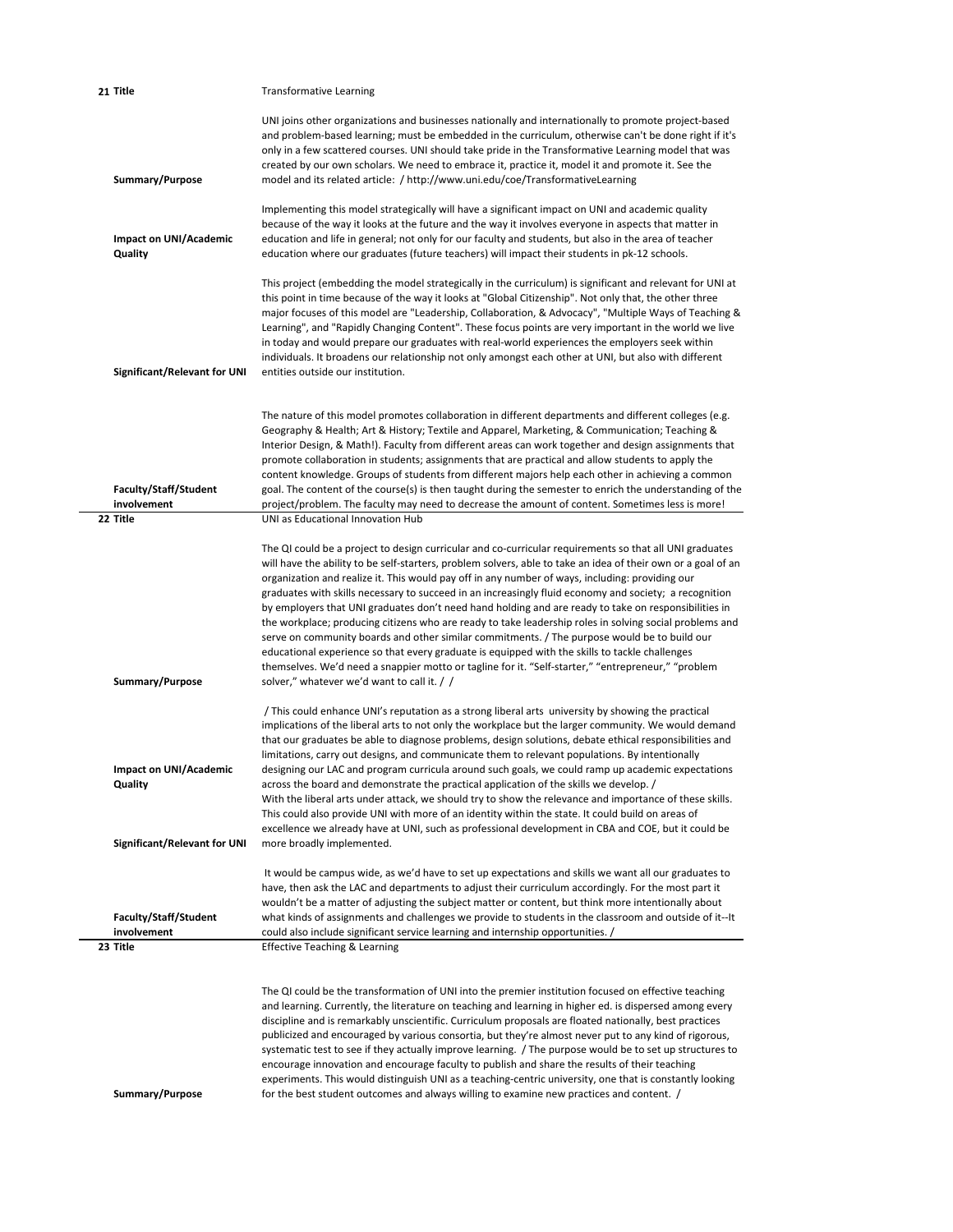| Impact on UNI/Academic                      | UNI could be a university where we literally experiment with our curriculum to constantly advance it<br>and improve it, and in so doing we would be furthering the research agenda of our faculty and building           |
|---------------------------------------------|--------------------------------------------------------------------------------------------------------------------------------------------------------------------------------------------------------------------------|
| Quality                                     | a reputation as a university focused on integrating proven curricular and teaching innovations. /                                                                                                                        |
|                                             |                                                                                                                                                                                                                          |
|                                             | we've seen several efforts in the past decade to reform the LAC, but they're rarely backed up with                                                                                                                       |
|                                             | good data about whether student learning outcomes would be enhanced by the new proposed courses.                                                                                                                         |
|                                             | We offer the ability to teach what we label experimental courses at UNI, but they're not really<br>experimental in the sense that we never stop to see whether they actually enhance student learning                    |
|                                             | before accepting them. We could encourage innovation in our curriculum and our practices by setting                                                                                                                      |
|                                             | up procedures for regular proposal and trial of new courses and new techniques, moving them into the                                                                                                                     |
| <b>Significant/Relevant for UNI</b>         | regular curriculum when demonstrated effective. Similarly, we have demonstrated best practices for<br>things like retention and other student services, but nothing as far as learning outcomes go. /                    |
|                                             | Faculty members could be encouraged to set up research agendas that aligned with their teaching                                                                                                                          |
|                                             | practices. Teams could be encouraged to form across campus, aligning faculty members with similar                                                                                                                        |
| <b>Faculty/Staff/Student</b><br>involvement | teaching interests, or aligning those without research design/statistical background with those who<br>would help carry out the studies. /                                                                               |
| 24 Title                                    | UNI / Waterloo Partnership /                                                                                                                                                                                             |
|                                             |                                                                                                                                                                                                                          |
|                                             | The QI should explore and, if possible, propose concrete steps for form systematic partnerships with<br>key components of the Cedar Falls and Waterloo community-- its schools, small businesses, nonprofits,            |
|                                             | and health care providers--that would help to build opportunity in the Cedar Valley and engage our                                                                                                                       |
|                                             | faculty and students in the community. / Purpose: To create educationally rewarding partnerships with                                                                                                                    |
| Summary/Purpose                             | the Cedar Valley communities, especially those communities in need, that will help transform the<br>region and create opportunity for its residents /                                                                    |
|                                             |                                                                                                                                                                                                                          |
|                                             | A transformation of those areas of our community most in need of public services and enhanced                                                                                                                            |
|                                             | opportunity; engagement embedded so deeply in the fabric of the university that it is part of our                                                                                                                        |
|                                             | mission in everything we do. It could start with education, using Cal Long Beach as a template                                                                                                                           |
|                                             | (http://www.nytimes.com/2015/11/15/opinion/sunday/a-new-way-to-improve-college-<br>enrollment.html), but it could build to the nonprofit sector, small startup businesses in the area,                                   |
|                                             | nursing homes. UNI would benefit in many ways. Through our involvement in K-12 education in the                                                                                                                          |
|                                             | community, we could improve the number of students who are college ready and would likely benefit                                                                                                                        |
|                                             | from many of them enrolling at UNI, thus enhancing our enrollment and diversity. Our students would<br>benefit from the service learning. The interactions would provide our faculty with enormous research              |
| Impact on UNI/Academic                      | opportunities. Close partnership with Waterloo, in particular, could make UNI more attractive to                                                                                                                         |
| Quality                                     | minority faculty members, increasing diversity of our candidate pools and hiring. /                                                                                                                                      |
|                                             | Diversity has long been a major challenge for UNI, both in terms of students and faculty. We have never                                                                                                                  |
|                                             | been as integrated in the Waterloo community as we ought to be. Enhancing that partnership could be                                                                                                                      |
| Significant/Relevant for UNI                | a boon to the university. Enhancing service learning/internship opportunities in a systematic way would<br>also be an immediate benefit to students /                                                                    |
|                                             | Although the logical starting point is with the COE, this logic could be easily extended throughout the                                                                                                                  |
|                                             | university to nearly all of its components. Faculty and students in all areas of the university would be<br>encouraged and see opportunities to work with the local community to solve problems and improve              |
|                                             | lives. The research opportunities would be enormous--beyond preK-12 education, there would be                                                                                                                            |
| <b>Faculty/Staff/Student</b>                | TESOL, social work, gerontology, communication disorders, criminology, nonprofit mgt., and that just                                                                                                                     |
| involvement<br>25 Title                     | skims the surface. /<br>UNI Grads as self-starters                                                                                                                                                                       |
|                                             |                                                                                                                                                                                                                          |
|                                             | The QI could be a project to design curricular and co-curricular requirements so that all UNI graduates<br>will have the ability to be self-starters, problem solvers, able to take an idea of their own or a goal of an |
|                                             | organization and realize it. This would pay off in any number of ways, including: providing our                                                                                                                          |
|                                             | graduates with skills necessary to succeed in an increasingly fluid economy and society; a recognition                                                                                                                   |
|                                             | by employers that UNI graduates don't need hand holding and are ready to take on responsibilities in<br>the workplace; producing citizens who are ready to take leadership roles in solving social problems and          |
|                                             | serve on community boards and other similar commitments. / The purpose would be to build our                                                                                                                             |
|                                             | educational experience so that every graduate is equipped with the skills to tackle challenges                                                                                                                           |
| Summary/Purpose                             | themselves. We'd need a snappier motto or tagline for it. "Self-starter," "entrepreneur," "problem<br>solver," whatever we'd want to call it. / /                                                                        |
|                                             |                                                                                                                                                                                                                          |
|                                             | his could enhance UNI's reputation as a strong liberal arts university by showing the practical<br>implications of the liberal arts to not only the workplace but the larger community. We would demand                  |
|                                             | that our graduates be able to diagnose problems, design solutions, debate ethical responsibilities and                                                                                                                   |
|                                             | limitations, carry out designs, and communicate them to relevant populations. By intentionally                                                                                                                           |
| Impact on UNI/Academic<br>Quality           | designing our LAC and program curricula around such goals, we could ramp up academic expectations<br>across the board and demonstrate the practical application of the skills we develop. /                              |
|                                             |                                                                                                                                                                                                                          |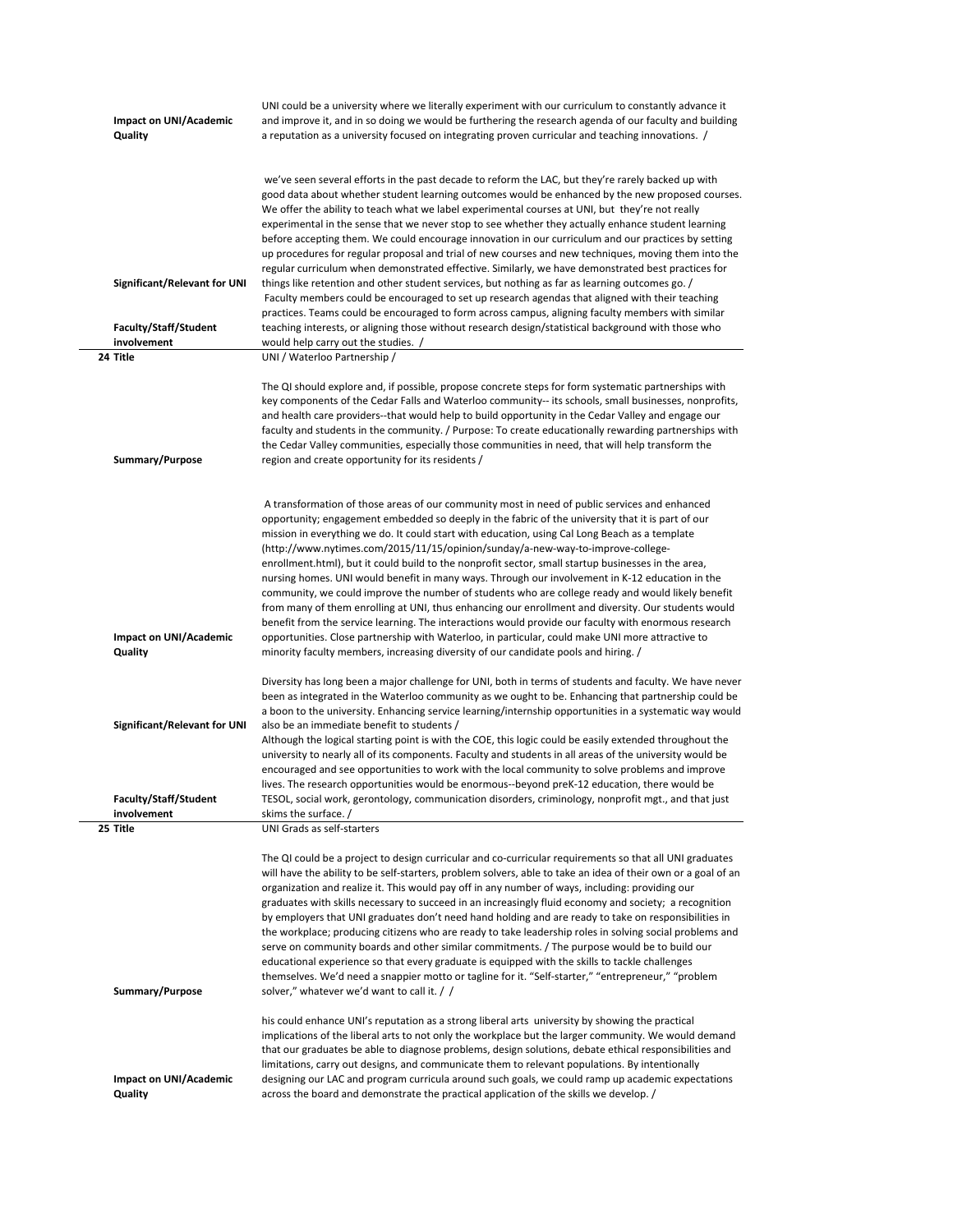| Significant/Relevant for UNI                | With the liberal arts under attack, we should try to show the relevance and importance of these skills.<br>This could also provide UNI with more of an identity within the state. It could build on areas of<br>excellence we already have at UNI, such as professional development in CBA and COE, but it could be<br>more broadly implemented. /                                                                                                                                                                                                                                                                                                                                                                                                                                                                                                                                                                                                                                                                                                                                                                                                                                                                                                                                                                                                                                           |
|---------------------------------------------|----------------------------------------------------------------------------------------------------------------------------------------------------------------------------------------------------------------------------------------------------------------------------------------------------------------------------------------------------------------------------------------------------------------------------------------------------------------------------------------------------------------------------------------------------------------------------------------------------------------------------------------------------------------------------------------------------------------------------------------------------------------------------------------------------------------------------------------------------------------------------------------------------------------------------------------------------------------------------------------------------------------------------------------------------------------------------------------------------------------------------------------------------------------------------------------------------------------------------------------------------------------------------------------------------------------------------------------------------------------------------------------------|
| <b>Faculty/Staff/Student</b><br>involvement | Campus commitment: It would be campus wide, as we'd have to set up expectations and skills we want<br>all our graduates to have, then ask the LAC and departments to adjust their curriculum accordingly. For<br>the most part it wouldn't be a matter of adjusting the subject matter or content, but think more<br>intentionally about what kinds of assignments and challenges we provide to students in the classroom<br>and outside of it--It could also include significant service learning and internship opportunities. /                                                                                                                                                                                                                                                                                                                                                                                                                                                                                                                                                                                                                                                                                                                                                                                                                                                           |
| 26 Title                                    | Provision of First-Hand Quality-Diversity Experiences That Support Student Empowerment/Engagement                                                                                                                                                                                                                                                                                                                                                                                                                                                                                                                                                                                                                                                                                                                                                                                                                                                                                                                                                                                                                                                                                                                                                                                                                                                                                            |
| Summary/Purpose                             | The purpose of this project is to deal with some of the current and expressed student needs in regards<br>to diverstiy, lack of diversity, lack of systematic university administrative, faculty, staff and student<br>changes that are necessary for high quality educational programming. / The proposed project would<br>include required/mandated trainings for faculty, staff and students as a part of the university's<br>leadership role in improving the quality of UNI's climate and environment. Also there will be additional<br>available courses for students to take that are directly focused on race, ethnicity, culture, gender,<br>religious and other affiliations.                                                                                                                                                                                                                                                                                                                                                                                                                                                                                                                                                                                                                                                                                                      |
| Impact on UNI/Academic<br>Quality           | This project would have significant impact on academic quality because it would provide eye-opening<br>experiences for those from backgrounds with limited experiences dealing with diversity. It would<br>enhance and widen the experiences of those who may be of a minority culture/race/ethnicity/gender<br>and other identified backgrounds. It would provide faculty/staff with mandated opportunities to better<br>meet the individual needs of students inclusive of their variant backgrounds. It would enhance the<br>academic learning environment making it more conducive to learning and success for all students.                                                                                                                                                                                                                                                                                                                                                                                                                                                                                                                                                                                                                                                                                                                                                             |
| Significant/Relevant for UNI                | After reading some of the statements from and listening to students, especially the Ethnic Minority /<br>Promoters, I found it an urgent matter to submit this proposal. These students used the form of protest<br>to draw attention to their unmet needs. Thus saying that it would not be fair nor appropriate to<br>encourage others of diverse backgrounds to come to the University of Northern Iowa because of<br>discrimination, racism, bias and lack of sensitivity to the needs of current students on the campus.<br>Issues as related to daily interactions with other students, staff, faculty as well as administrators<br>surfaced as students spoke out on some of the injustices on campus that affected them socially,<br>emotionally, psychologically, healthwise as well as academically. Some expressed the thought of<br>leaving the university at this point and time if some of these concerns were not dealt with.                                                                                                                                                                                                                                                                                                                                                                                                                                                 |
| <b>Faculty/Staff/Student</b><br>involvement | Administration- Would play the key and leadership role in the systemic changes that are needed that<br>can only be decided at the top cabinet level. Responsible for overseeing the enforcement of any agreed<br>upon mandates, enforcements, policies, changes, reprimands and other actions. / Faculty- Would play a<br>key role in doing self-reflections on their own attitudes, biases, and whether they are treating students<br>fairly, equally (as far as race/ethnicity/culture) and making their curricula one of rich diversity<br>experiences. These should include academic opportunities that are thoughtful, well studied, non-<br>stereotypical, free of bias and inclusive of the promotion of a positive UNI climate. Staff would be in<br>supportive roles to enhance the work started by faculty and in many cases followed through with<br>students. / Students- will be engaged with student to-student interactions, rap sessions, discussions,<br>workshops, student-led panel discussions, regular meetings with the university administration in<br>support of diversity and positive learning climate. / Each person is a part of the team and will help make<br>an impactful difference on UNI's campus                                                                                                                                                          |
| <b>Other information</b>                    | This is a much needed project. We have been striving to meet diversity needs on the campus and often<br>met up with backlashes, disagreements, expressions of no need for change. But this time, as many<br>students have now come to the forefront and made their wishes and needs known, it is time for UNI to<br>address them. It is time for UNI to pay attention to the serious cries of these students. It is time for UNI<br>to look at the need for change from the good-ole-system of the past. It is time for UNI to review policies<br>on racism, discrimination, threats and intentional harm caused on or done to others. It is time to look<br>beyond what used to look like it is just something that individuals have to deal with. School districts all<br>over the United States have changed their policies on "threats." If a student threatened to do<br>something, it doesn't matter if their intentions were genuine or not, they are dealt with just as if the<br>action was carried out. These matters must be dealt with at UNI in a similar matter. I heard Vice<br>President and Provost, Dr. Jim Wohlpart speak saying, there is pain of the spirit and soul. These are<br>truly deep wounds and not simply name-calling or denying a student of color an opportunity. These<br>deep wounds can either take a long time to heal or develop into other concerns. |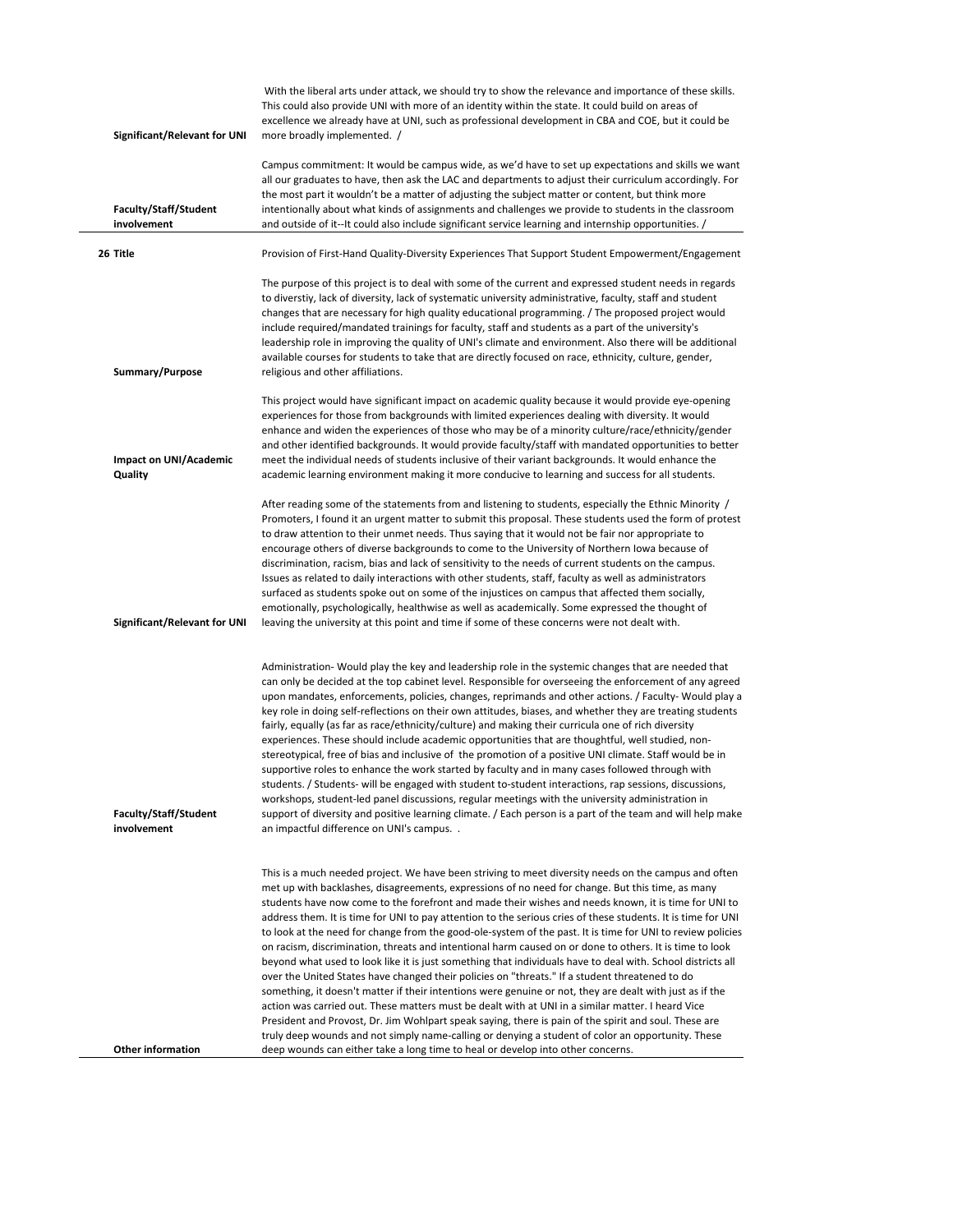## **27 Title** UNIFIED (UNI for International Education)

| Summary/Purpose                             | UNI has been a leader in Global Education initiatives for over three decades; from the UNI Overseas<br>Recruiting Fair starting in 1978 to the initial international student teachers in the early 1990's and now<br>the 2013 launching of the MAE program for International Educators. As demonstrated by the rapid<br>growth of the International MAE program in Teacher Leadership (6 new cohorts of students in under 3<br>years!), the international school community looks to UNI as a source of professional development for<br>educators and it is time that we cohesively respond to their requests. With numerous international<br>academic initiatives occurring simultaneously across campus, but disjointed from one another, it is<br>becoming increasingly clear that there is a need for an over-arching umbrella to bring systematic<br>approaches and consistency to these programs; "One stop shopping for International School". The goal<br>of UNIFIED is two fold; 1) to increase cultural competence and confidence of our UNI students and<br>faculty by experiencing the world in less than familiar environments (like our international students<br>experience at UNI), but still within the area of study or expertise and 2) to increase tuition generating<br>opportunities for international educators to enroll in workshops, online and on-site courses, certificate<br>program and advanced degrees offered online through UNI. / /                                                                                                                                                                                                                                                                                                                                                                                                                                                                                                                                      |
|---------------------------------------------|------------------------------------------------------------------------------------------------------------------------------------------------------------------------------------------------------------------------------------------------------------------------------------------------------------------------------------------------------------------------------------------------------------------------------------------------------------------------------------------------------------------------------------------------------------------------------------------------------------------------------------------------------------------------------------------------------------------------------------------------------------------------------------------------------------------------------------------------------------------------------------------------------------------------------------------------------------------------------------------------------------------------------------------------------------------------------------------------------------------------------------------------------------------------------------------------------------------------------------------------------------------------------------------------------------------------------------------------------------------------------------------------------------------------------------------------------------------------------------------------------------------------------------------------------------------------------------------------------------------------------------------------------------------------------------------------------------------------------------------------------------------------------------------------------------------------------------------------------------------------------------------------------------------------------------------------------------------------------------------------------------|
| Impact on UNI/Academic<br>Quality           | Students and faculty alike will be inundated with opportunities to be involved in international<br>initiatives. These will no longer be the work of the International Programming Office and the traditional<br>Fulbright scholarships, but rather infused into the daily work that we do on and off campus.<br>International schools are asking (begging) for UNI workshops, online courses and onsite delivery of<br>courses and program. These schools are willing to pay for the costs associated as it is more cost<br>effective for them to bring one person to their campus rather than send their entire faculty abroad for<br>professional development. This is win-win for UNI as more faculty have opportunities abroad, while<br>utilizing our areas of expertise. The more our faculty engage with diverse races, language speakers,<br>ethnicities, socio-economic statuses and religions- the more we will be an inclusive environment for all!<br>If we can use the current MAE for Teacher Leaders in International Schools as an example of what is<br>possible, this pilot program started the first cohort in April 2013. Since then three cohorts have<br>graduated, another is currently in session and three more are set to begin in the next six months with<br>applicants already enrolled. In less than three years, the total number of graduate applicants that have<br>enrolled in this program is well over 100 and of that, nearly half are international students. This same<br>model can be expanded to other international degree programs but it is of the utmost importance that<br>the same level of attention is dedicated to understanding the needs of international schools. / As a<br>result, this will significantly increase enrollment, number of international students, number of graduate<br>students and of course, tuition dollars, not to mention the tremendous increase in interactions our<br>faculty and students have with diverse populations. / |
| <b>Significant/Relevant for UNI</b>         | As an UNI faculty member living overseas, I am approached on a weekly basis with new ideas that<br>internationals schools would like us to implement. As the MAE for for Teacher Leaders in International<br>Schools has just taken off, school administrators are increasingly turning to me with more ideas as a<br>result. While I currently am not in a position to make everything happen, many of these are excellent<br>ideas that I would like to explore. In the past few weeks alone, I have been approached about; Level 3<br>field experiences offered in India, methods courses offered in India in the semester prior to student<br>teaching (and then staying to student teach), a master's degree program in TESOL offered for<br>international educators, a certificate program in Library Science, an internship program for UNI<br>graduates to earn graduate credit while working in international schools in the semester after student<br>teaching, and workshop series offered for credit on international school campuses. Some of the<br>locations that have inquired include Mumbai, India; Pune, India; Dubai, UAE; Singapore; Uganda and<br>Brasilia, Brazil. The current "hot" university recognized overseas is State University of New York (SUNY)<br>Buffalo, although it is widely known that they have decreased in quality in recent years. The director of<br>these programs recently retired and many have expressed to me that their past loyalty was to this<br>director, not to the program. I have heard the concerns that they have had with the SUNY program and<br>would be delighted to build our own international empire based on both the quality of our<br>programming as well as the personal relationship that UNI is known for.                                                                                                                                                                                                                        |
| <b>Faculty/Staff/Student</b><br>involvement | Students would have increased opportunities to interact abroad in areas that are directly related to<br>their major and apply credits toward their required courses (as opposed to a disconnected semester<br>abroad that does not relate to their major and ultimately delays graduation and increases debt). /<br>Faculty and staff would have increased interactions with international graduate students both abroad<br>and in international settings. As relayed from the Educational Leadership faculty that teach in the MAE<br>for Teacher Leaders, the increased number of international students has significantly impacted their<br>teaching to be more inclusive and mindful of various perspectives. The lowans in the course also<br>benefit from these new insights. Additionally, PK-12 students will also benefit as UNI teaching gradutes<br>return to lowa and bring this global perspective into Iowa schools                                                                                                                                                                                                                                                                                                                                                                                                                                                                                                                                                                                                                                                                                                                                                                                                                                                                                                                                                                                                                                                                          |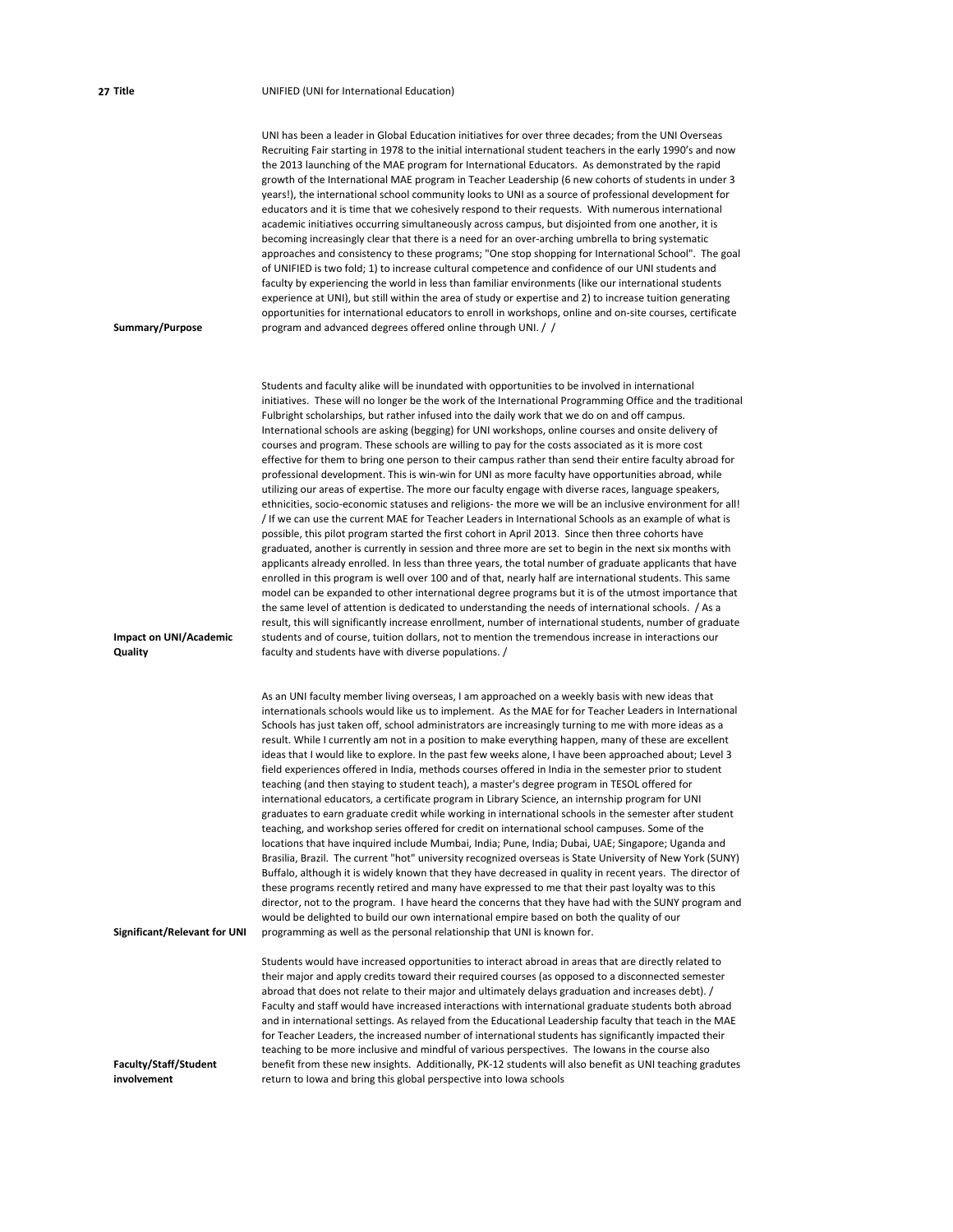| <b>Other information</b><br>28 Title     | I can't express enough how we are sitting on treasure box of possibilities. As I continue to hear of our<br>need to increase tuition generating courses, increase graduate students, increase international students<br>and exposure to diversity, this joint effort toward UNIFIED will significantly impact all of these needs. In<br>2007 I propose the idea for the MAE for International Educators, it was then rejected and I re-proposed<br>it in 2012 in collaboration with Dr. Gilson in Educational Leadership as the MA Teacher Leadership.<br>Through this pilot and the collaboration of numerous offices on campus, this is now a exemplary model<br>to expand upon. UNI has a world wide reputation for two things; Education and International<br>programs. Let us now combine those and deliver a variety of options to the world of international<br>education and the UNI campus all under the name of UNIFIED.<br>Building Blocks to Cultural Shift at UNI: Academic Support, Curriculum Infusion, Opportunities for<br>Leadership, and Campus Visibility /                                                                                                                                                                                                                                                                                                                                                                                                                                                                                                                                                                                                                                                                                                                                                                                                                                                                                                                                                                                                                                                                                                                                                                                                                                                                                                                                                                                                                                                                                        |
|------------------------------------------|------------------------------------------------------------------------------------------------------------------------------------------------------------------------------------------------------------------------------------------------------------------------------------------------------------------------------------------------------------------------------------------------------------------------------------------------------------------------------------------------------------------------------------------------------------------------------------------------------------------------------------------------------------------------------------------------------------------------------------------------------------------------------------------------------------------------------------------------------------------------------------------------------------------------------------------------------------------------------------------------------------------------------------------------------------------------------------------------------------------------------------------------------------------------------------------------------------------------------------------------------------------------------------------------------------------------------------------------------------------------------------------------------------------------------------------------------------------------------------------------------------------------------------------------------------------------------------------------------------------------------------------------------------------------------------------------------------------------------------------------------------------------------------------------------------------------------------------------------------------------------------------------------------------------------------------------------------------------------------------------------------------------------------------------------------------------------------------------------------------------------------------------------------------------------------------------------------------------------------------------------------------------------------------------------------------------------------------------------------------------------------------------------------------------------------------------------------------------------------------------------------------------------------------------------------------------|
| Summary/Purpose                          | Purpose: To increase the campus-wide recruitment and retention of first generation students and<br>students, faculty, and staff from underrepresented groups, and create a deep cultural shift in the way<br>we (the university community) think about diversity and inclusion. $\frac{1}{2}$ Examples of efforts: $\frac{1}{2}$ .<br>Curriculum infusion- faculty will be encouraged and rewarded for developing courses or course<br>modules focused on diversity and inclusion. / a. May-term course development opportunity. A<br>financial incentive and a structured workshop will be offered for those interested in creating a course<br>module focused on diversity and inclusion (Annette Lynch offered a similar opportunity focused on<br>violence prevention). / b. Piloting of a course on social justice. / c. Proposal for a theme-based<br>liberal arts core. / 2. Systematically increasing the on-campus employment, leadership opportunity, and<br>visibility of students of color. / a. Allocate funds specifically for hiring students of color to work within<br>academic units as teaching assistants and mentors, supervised by faculty and staff. This would move<br>academic support for students closer to their academic area of study. / b. Create purposeful hiring<br>strategy focused on moving students of color into already existing on-campus jobs. / c. Opportunities<br>for faculty to apply for funds to employ students for year-long projects. / 3. Showcase the faculty who<br>are working to create a cultural shift in the way we think about diversity and inclusion. $/$ a. Courses or<br>course modules developed from the May term opportunity. / b. Other individual initiatives on<br>campus. / 4. Restructure the Center for Multicultural Education to focus on student needs. / a. Multi-<br>tiered mentoring drop in service, staffed by UNI alums or upper level undergraduates, and graduate<br>students. / b. Weekly round table discussion groups, led by new director and student leadership team.<br>111                                                                                                                                                                                                                                                                                                                                                                                                                                                                                                  |
| <b>Impact on UNI/Academic</b><br>Quality | Overall proposal: While the benefits of diversity inclusion in higher education are already well-<br>supported in the literature, we argue that UNI is at a pivotal time in which a systemic, layered approach<br>to addressing the needs for diversity inclusion are critical and may determine the very future of the<br>livelihood of this institution given its long vested history as a predominantly white institution of higher<br>education. / / On-campus employment of first generation students: Increasing on-campus<br>employment of first generation students- UNI data indicates that students employed on campus 20-<br>hours a week have higher GPAs. On-campus employment will also increase opportunities for<br>connecting with a mentor. /                                                                                                                                                                                                                                                                                                                                                                                                                                                                                                                                                                                                                                                                                                                                                                                                                                                                                                                                                                                                                                                                                                                                                                                                                                                                                                                                                                                                                                                                                                                                                                                                                                                                                                                                                                                                        |
|                                          | As students across the nation and at UNI are identifying ways that they do not feel accepted and<br>comfortable on university campuses, it is important to be proactively responsive to that information.<br>Practicing how to listen and create truly sensitive responses provides opportunities for learning for<br>faculty, for students and for those who are expressing the need to be accepted. These discussions if<br>well structured provide openings for practicing the kind of wholeheartedness that is the basis of living<br>in community and would prepare our students to be effective citizens in the world. / / This proposal<br>will also have a positive impact on enrollment. For example, the Western Interstate Commission for<br>Higher Education (WICHE) indicates lowa High School graduation rates have strong areas of enrollment<br>growth opportunity for UNI over the next decade in African American and Hispanic communities in<br>lowa. In contrast with White student graduation rates, which are holding steady or declining, numbers<br>of Black students graduating from high school in Iowa are expected to increase by 62% from 2014-15 to<br>2027-28. The number of Hispanic students graduating in the same time period is expected to increase<br>by 64% (Prescott & Bransberger, 2012). If we are to position ourselves to successfully recruit students<br>from underrepresented groups in the next decade UNI needs to move now to catch up with national<br>statistics. On college campuses across the United States, national enrollment percentages of White<br>American students dropped from 83 to 62 percent from 1980 to 2010, at the same time that<br>enrollment of Black students rose from 10 to 15 percent and the enrollment of Hispanic students rose<br>from 4 to 14 percent (NCES, 2012). On our own campus in 2012 a mere 2.82 percent of first year<br>students were Black, with dips to 2.4 (2013) and 2.7 (2014). As we stated on our campus, "We Can Do<br>Better". / / In particular, we are called as an institution to take action to not only increase numbers of<br>students from underrepresented groups enrolled at our institution but also to use national best<br>strategies to increase retention and graduation rates. National statistics indicate the 6-year graduation<br>rates for students entering 4-year institutions in 2006 were 62.5% for White students 40.2% for Black<br>students, and 51.9% for Hispanic students. The rates decrease to 59.8%, 35.2%, and 47.7% when only |
|                                          |                                                                                                                                                                                                                                                                                                                                                                                                                                                                                                                                                                                                                                                                                                                                                                                                                                                                                                                                                                                                                                                                                                                                                                                                                                                                                                                                                                                                                                                                                                                                                                                                                                                                                                                                                                                                                                                                                                                                                                                                                                                                                                                                                                                                                                                                                                                                                                                                                                                                                                                                                                        |

**involvement**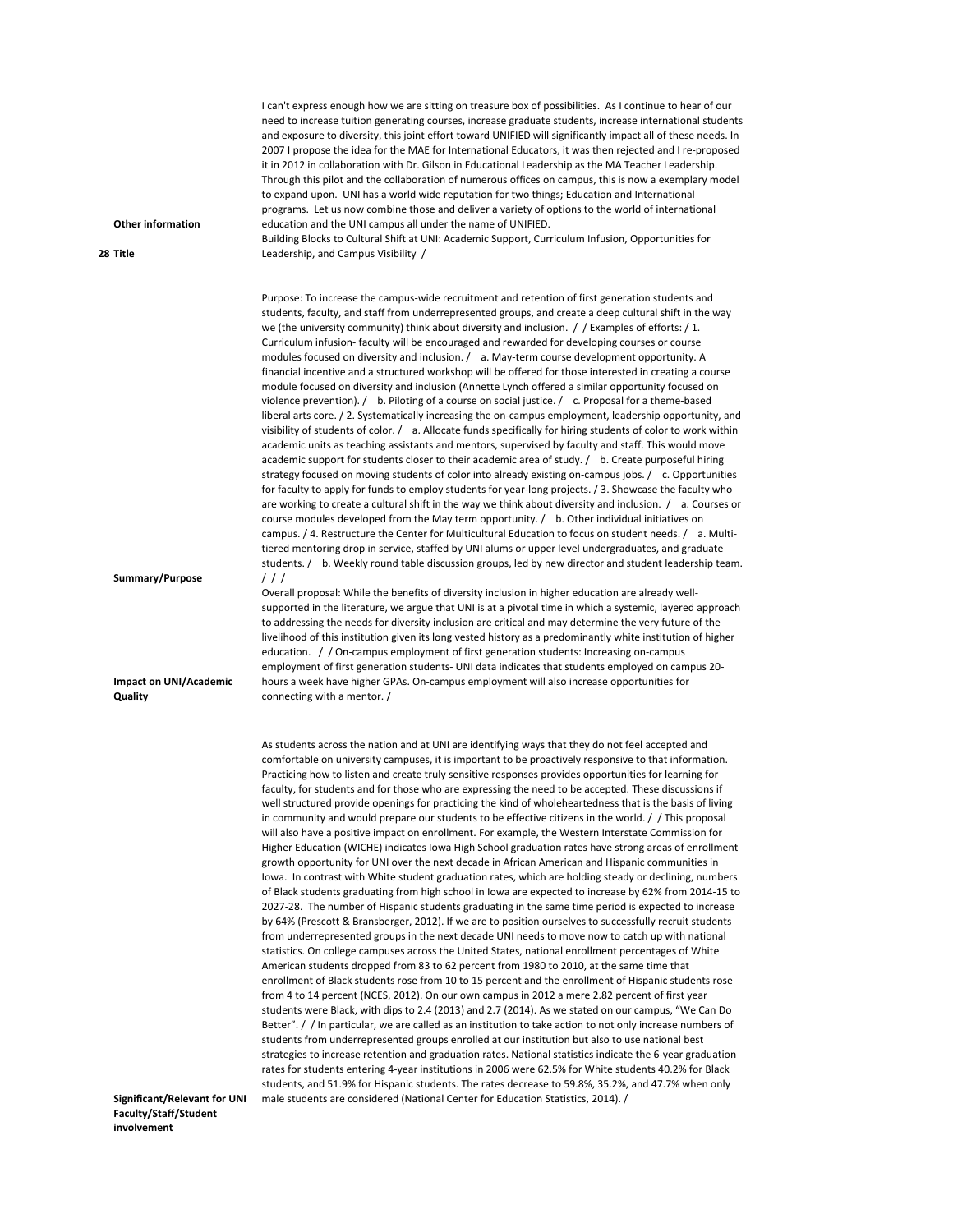| <b>Other information</b>                    | If a proposal focused on diversity and inclusion at UNI is not selected as the QIP, we strongly believe it<br>needs to be integrated into the proposal chosen.                                                                                                                                                                                                                                                                                                                                                                                                                                                                                                                                                                                                                                                                                                                                                                                                                                                                                                                                                                                                                                                                                                                                                                                                                                                                                                                                                                                                                                                     |
|---------------------------------------------|--------------------------------------------------------------------------------------------------------------------------------------------------------------------------------------------------------------------------------------------------------------------------------------------------------------------------------------------------------------------------------------------------------------------------------------------------------------------------------------------------------------------------------------------------------------------------------------------------------------------------------------------------------------------------------------------------------------------------------------------------------------------------------------------------------------------------------------------------------------------------------------------------------------------------------------------------------------------------------------------------------------------------------------------------------------------------------------------------------------------------------------------------------------------------------------------------------------------------------------------------------------------------------------------------------------------------------------------------------------------------------------------------------------------------------------------------------------------------------------------------------------------------------------------------------------------------------------------------------------------|
| 29 Title                                    | <b>UNI Digital Literacy</b>                                                                                                                                                                                                                                                                                                                                                                                                                                                                                                                                                                                                                                                                                                                                                                                                                                                                                                                                                                                                                                                                                                                                                                                                                                                                                                                                                                                                                                                                                                                                                                                        |
| Summary/Purpose                             | We live in a global digital culture in which people and ideas are largely invisible unless there is an<br>associated website. UNI has the potential to creatively make a huge impact, expanding its investment in<br>the liberal arts by making this the most digitally literate campus in the nation. / / We are a nimble<br>campus. We have a centrally-located library with new innovative uses and a digital media hub. We have<br>a talented ITS staff and an underused educational technology division of ITS. We have a burgeoning<br>new Interactive Digital Studies program, which is fostering digital creativity and web development<br>literacy among an increasingly large number of students. We have an entrepreneurial center from<br>which a number of tech startups have emerged. / We think UNI can and should make a mark in<br>public higher education by equipping every student with a curriculum-appropriate personal website or<br>portfolio before they leave UNI. We think that giving students a way to present themselves and their<br>ideas through the web is an incredible recruitment tool for UNI and a demonstration of UNI's academic<br>quality. We also think that this strategy would immediately set UNI apart from every other Regent<br>institution, with a minimum of technical work involved. $\frac{1}{1}$                                                                                                                                                                                                                                                            |
|                                             |                                                                                                                                                                                                                                                                                                                                                                                                                                                                                                                                                                                                                                                                                                                                                                                                                                                                                                                                                                                                                                                                                                                                                                                                                                                                                                                                                                                                                                                                                                                                                                                                                    |
| Impact on UNI/Academic<br>Quality           | Every student on campus, whether they are in the arts and humanities, the sciences and social sciences,<br>business, or education, would benefit from having basic web development skills to create -as a<br>minimum—their own personal website or portfolio (created in broadly popular open source systems<br>like Wordpress or Drupal) upon graduation. Indeed, the web could be used throughout our curriculum<br>as a means for responsibly communicating ideas to the public, and for outreach initiatives, expanding<br>the possibilities for community engagement. If UNI advocated a fantastic liberal arts education<br>alongside basic web development skills, our University would be known as the "digitally literate"<br>University. The effort would involve the entire campus - faculty, students, and relevant staff. We think<br>providing a supportive environment for web development capabilities could be pedagogically useful in<br>every single college and program at UNI.                                                                                                                                                                                                                                                                                                                                                                                                                                                                                                                                                                                                                |
| Significant/Relevant for UNI                | UNI could be a leader in combining the liberal arts with digital literacy.                                                                                                                                                                                                                                                                                                                                                                                                                                                                                                                                                                                                                                                                                                                                                                                                                                                                                                                                                                                                                                                                                                                                                                                                                                                                                                                                                                                                                                                                                                                                         |
|                                             | We see the bulk of this activity happening in Rod Library, where the Digital Media Hub acts as an<br>interface between students and ITS. We see students who have already mastered a variety of web                                                                                                                                                                                                                                                                                                                                                                                                                                                                                                                                                                                                                                                                                                                                                                                                                                                                                                                                                                                                                                                                                                                                                                                                                                                                                                                                                                                                                |
|                                             | development skills as instrumental in teaching other students. We also see UNI developing a set of                                                                                                                                                                                                                                                                                                                                                                                                                                                                                                                                                                                                                                                                                                                                                                                                                                                                                                                                                                                                                                                                                                                                                                                                                                                                                                                                                                                                                                                                                                                 |
| <b>Faculty/Staff/Student</b><br>involvement | standards and best practices for professional personal websites and portfolios, and for digital<br>citizenship. /                                                                                                                                                                                                                                                                                                                                                                                                                                                                                                                                                                                                                                                                                                                                                                                                                                                                                                                                                                                                                                                                                                                                                                                                                                                                                                                                                                                                                                                                                                  |
| 30 Title                                    | Assessing the Information Literacy Skills of First-Year Students to Ensure Future Success                                                                                                                                                                                                                                                                                                                                                                                                                                                                                                                                                                                                                                                                                                                                                                                                                                                                                                                                                                                                                                                                                                                                                                                                                                                                                                                                                                                                                                                                                                                          |
| Summary/Purpose                             | This project would assess first-year students' information literacy skills as they enter the University of<br>Northern Iowa, in order to identify gaps in their learning, better inform pedagogy, and focus targeted<br>library support for faculty teaching and student learning. The project would both conduct the<br>assessment and work with campus faculty to determine a course of action to ensure that UNI students<br>graduate with the information literacy skills that employers expect.                                                                                                                                                                                                                                                                                                                                                                                                                                                                                                                                                                                                                                                                                                                                                                                                                                                                                                                                                                                                                                                                                                               |
| Impact on UNI/Academic<br>Quality           | Information Literacy (IL) is "the set of integrated abilities encompassing the reflective discovery of<br>information, the understanding of how information is produced and valued, and the use of information<br>in creating new knowledge and participating ethically in communities of learning". As an<br>interdisciplinary skill set, IL is integral to academic success as well as career readiness and lifelong<br>learning. The Association of American Colleges & Universities (AAC&U) explicitly supports information<br>literacy, including the skill set in its VALUE rubrics for faculty use nationwide. Their 2015 survey results<br>show that more than 2/3 of employers rate information literacy skills as very important, and these skills<br>ranked higher than technology skills. / / Assessing students' IL skills early in their UNI careers is<br>important because data gathered will inform academic and co-curricular programs and will assist<br>faculty in planning assignments, courses, and programs of study. Currently there is only faculty-<br>reported and anecdotal data regarding UNI students' IL skills; a spring 2015 UNI faculty survey<br>conducted by ITHAKA S+R, a non-profit consulting firm, indicated that approximately 70% of surveyed<br>faculty strongly agreed that their students have poor research skills (8-10 on a 10-point scale). This<br>project will dovetail with this perception-based data and strengthen direct assessment of student skills,<br>providing a foundation for future collaborations between the library and departmental faculty. / |
| Significant/Relevant for UNI                | This project correlates with the University's Strategic Plan, particularly the following goals and<br>objectives: $\frac{1}{2}$ $\bullet$ G1.0 bjective 1 – Provide a rigorous and relevant undergraduate educational<br>experience that prepares students for the future / $\bullet$ G1.0bjective 2 – Provide a transformative learning<br>experience that inspires student responsibility for their learning / $\bullet$ G1. Objective 4 - Infuse an<br>interdisciplinary approach into teaching, scholarship, and engagement / / It also articulates well with<br>the University's renewed focus on first-year student success, as the library is also an active part of the<br>Cornerstone program and other first-year initiatives. This project builds on strong services and<br>resources already in place, and leverages the library's current and projected programs to best support<br>student learning and retention.                                                                                                                                                                                                                                                                                                                                                                                                                                                                                                                                                                                                                                                                                   |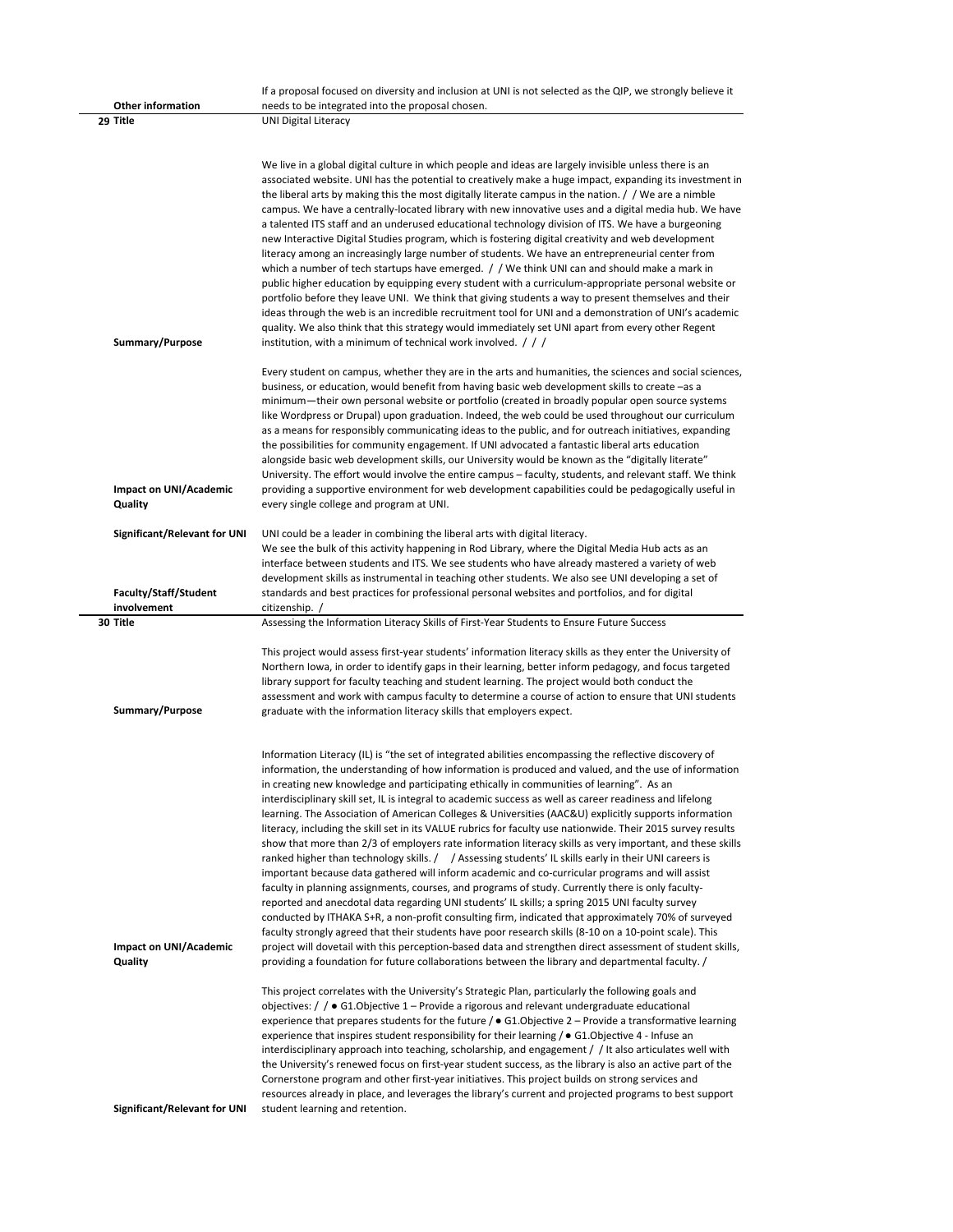|                       | This project entails planning and initiating assessment of first-year students' information literacy skills.  |
|-----------------------|---------------------------------------------------------------------------------------------------------------|
|                       | It is our intention to use a standard instrument based on Tool for Real-Time Assessment of Information        |
|                       | Literacy Skills (TRAILS), developed at Kent State University. This free tool, which takes 20-30 minutes to    |
|                       | administer, has been used for the past 3 years to assess first-year students IL skills at many academic       |
|                       | institutions in lowa under the leadership of the Iowa Association of College & Research Libraries (ILA-       |
|                       | ACRL). / In the future, it is the librarians' intention to track data longitudinally. This could include both |
|                       | pre- and post-testing the same students, and/or comparing incoming cohorts of students from year to           |
|                       | year. $\frac{1}{1}$ A communication strategy will be developed to share the assessment results with           |
|                       | stakeholders, as the results will influence faculty teaching as well as program development. Library          |
|                       | faculty will work with campus faculty to develop an action plan to educate students and ensure that           |
|                       | they meet an agreed upon information literacy skill threshold for UNI graduates. / / Stakeholders in          |
|                       | this project will include departmental faculty, leaders of the Liberal Arts Core, the First-Year              |
|                       | Cornerstone program, and Capstone Program. In addition, all academic institutions in Iowa (K-16),             |
| Faculty/Staff/Student | especially our high school and community college partners, will benefit from additional participation in      |
| involvement           | the statewide IL assessment of first-year college students. / /                                               |
| 31 Title              | A Resource Needs Assessment for Increasing Writing Requirements at UNI                                        |

This project will identify and assess resources needed to implement the University Writing Committee's proposal to Faculty Senate, LACC and UCC to bring writing graduation requirements at UNI in line with similar institutions of higher education in the nation. Faculty groups have agreed that increased attention to students' writing development would be advantageous, but further action is not possible without accurate information regarding resource requirements. The Writing Committee's proposal is designed to avoid adding any additional credits to any curriculum or program, so the next step is to determine what courses can be enhanced, repurposed, or expanded in order to increase the number of writing courses included in a UNI degree. / / The needs assessment would include surveys of deans, department heads, and faculty to determine the nature and frequency of existing and needed courses in writing for argumentation, discovery, and communication within major and minor programs. It is important to identify already‐existing courses and programs that address outcomes recommended by AAC&U, MAPP, and NSSE. Along with this is the need to identify courses that can be improved or converted to meet these standards as appropriate to the discipline in which the courses or programs are located. The survey would also identify needs in the areas of faculty development, course development, assessment, co-curricular programs, and oversight in order to ensure sustainability for the initiative. This needs assessment will be informed and guided by local data, professional research in written composition, and disciplinary conventions, purposes, and goals. The University Writing Committee will handle the operational details and analysis to ensure input from all colleges, the library, student leadership, and appropriate staff. Findings and consultation will be brought before the University Curriculum Committee, the Liberal Arts Core Committee, the Faculty Senate, and the Provost.

Writing intensive courses have long been identified as a high-impact educational practice for student success and academic quality (Kuh 2008, Arum and Roksa 2010). A 2004 study by the College Board surveyed 120 major American corporations and found writing to be a "threshold skill" for hiring and promotion of salaried employees. A recent study of NSSE data from over 80 baccalaureate institutions found a strong positive correlation between the effective writing practices including Interactive Writing Processes, Meaning‐Making Writing Tasks, and Clear Writing Expectations with already established NSSE constructs of Higher‐Order Learning, Integrative Learning, and Reflective Learning (Anderson, Anson, Gonyea, and Paine 2015). And this same study found a "positive impact of writing beyond learning course material to include Personal and Social Development" (199). By "writing-intensive," then, we mean and accomplish more than additional pages of prose. Not only does intentional placement of writing instruction within the curriculum yield academic gains, it is also strongly correlated with a positive impact on the extra‐academic variables for student success in college and beyond. / / Yet, a survey by UNI's University Writing Committee in 2014 found that UNI's curriculum offers only one, three‐credit writing requirement (LAC 1A), far fewer credit hours of intentional writing‐ intensive coursework than its peers and other institutions accredited by the HLC require. The committee, while recognizing that adding courses to the curriculum was not feasible, proposed the integration of writing-intensive courses at two points beyond LAC 1A: one in the sophomore or junior year within the LAC and another in the senior year within the students' majors. Already existing courses would be identified and proposals would be made by programs to convert others. This plan would bring an integrated, research‐informed approach to a currently capricious system; draw on all disciplines and academic areas to identify and prepare students for professional communication in their degree areas; bring UNI in line with other institutions of higher education in the nation and as accredited by the Higher Learning Commission; and address multiple areas identified for inclusion as a distinctive part of UNI's mission in the future. In short, identifying the resources needed to implement the proposals approved by the LACC, UCC, and Faculty Senate, is a logical step toward meeting the various needs identified by the UNI community and move toward the next reaccreditation.

**Impact on UNI/Academic Quality**

**Summary/Purpose**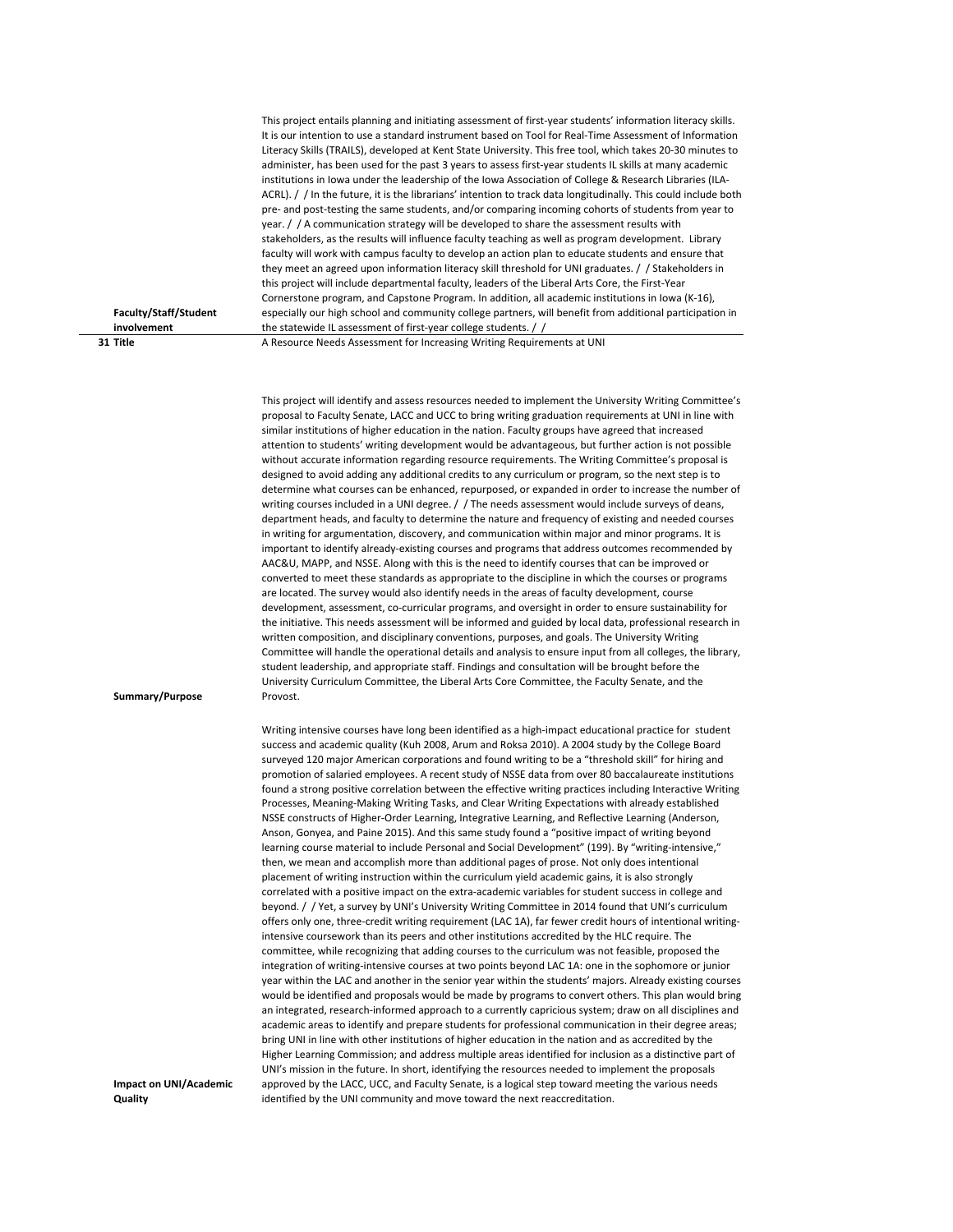| <b>Significant/Relevant for UNI</b> | UNI has been focusing on writing instruction in its curriculum for some time. The University Writing<br>Committee was re-started in 2009; UNI's 2009 re-accreditation report proposed exploring Writing<br>Across the Curriculum and Writing and the Disciplines initiatives; experiments with courses such as<br>Cornerstone have focused attention on the high-impact practice of learning communities and<br>integrating writing with speaking; and the Faculty Senate, University Curriculum Committee, and Liberal<br>Arts Core Committee have all recognized a need for more intentional approaches to writing instruction.<br>The recent Academic Master Plan Survey showed that faculty strongly believe more writing-intensive<br>courses should be included as a distinctive part of UNI's mission in the future (question #13). While<br>support is not as strong among students and staff, these groups supported options strongly associated<br>with writing-intensive courses (academic learning communities, undergraduate research,<br>interdisciplinary programs, and service and community based-programs). / Other institutions,<br>notably New Mexico State University (2014), Mohave Community College (2014), and St. Mary's<br>College of Indiana (2011), have completed projects focused on writing for the Higher Learning<br>Commission. These institutions recognize that writing instruction is aligned with their educational<br>missions and strategic priorities, as it is with UNI. Intentional writing instruction supports our strategic<br>goals in a strong liberal arts education with interdisciplinary approaches and transformative learning<br>experiences, an inclusive educational environment, being a leader in education, and enhancing the<br>social, cultural, and economic development of the state. Coupled with the growing popularity of dual-<br>enrollment courses and fewer students earning their communication credits within the educational and<br>professional context of UNI, both internal and external forces are making writing across the curriculum<br>an urgent need. This project, then, is a significant step in addressing multiple areas within a tight<br>budgetary context.                                                                                                                                                                                                                                                                                                          |
|-------------------------------------|---------------------------------------------------------------------------------------------------------------------------------------------------------------------------------------------------------------------------------------------------------------------------------------------------------------------------------------------------------------------------------------------------------------------------------------------------------------------------------------------------------------------------------------------------------------------------------------------------------------------------------------------------------------------------------------------------------------------------------------------------------------------------------------------------------------------------------------------------------------------------------------------------------------------------------------------------------------------------------------------------------------------------------------------------------------------------------------------------------------------------------------------------------------------------------------------------------------------------------------------------------------------------------------------------------------------------------------------------------------------------------------------------------------------------------------------------------------------------------------------------------------------------------------------------------------------------------------------------------------------------------------------------------------------------------------------------------------------------------------------------------------------------------------------------------------------------------------------------------------------------------------------------------------------------------------------------------------------------------------------------------------------------------------------------------------------------------------------------------------------------------------------------------------------------------------------------------------------------------------------------------------------------------------------------------------------------------------------------------------------------------------------------------------------------------------------------------------------------------------------------------------------------------------------------------------|
|                                     | least two more points within the curriculum, the university does not know what writing instruction<br>already exists in the curriculum, where it occurs, or where there may be gaps in programs and areas.<br>Thus, any plan moving forward is currently constrained by a lack of clarity regarding resources needed<br>to bring into effect the approved curricular changes. Therefore, through the deans and department<br>heads, program-level data will be gathered by the University Writing Committee to identify / *required<br>courses that the program's home department already identifies as "writing intensive," irrespective of<br>instructor, / *elective courses that the program's home department already identifies as "writing<br>intensive," irrespective of instructor, / *required courses in each program the home department<br>identifies as good candidates for conversion to writing-intensive (small class size, academically<br>appropriate, timely feedback, addresses NSSE learning constructs), / *methods of instruction and<br>common assignments to determine how well these correlate with research on high-impact practices<br>(e.g., Anderson et al.'s 2015 clear writing expectations, meaning-making, and interactive writing tasks;<br>connections to reading and understanding; effective and timely feedback, etc.), / *existing<br>opportunities for university, college, and departmental professional development in writing instruction,<br>and / *candidates who may be willing to act as a program liaison to any future writing initiatives to<br>ensure two-way communication between university-wide efforts and local, departmental work, needs,<br>and perspectives. / / Additional data will be compiled from NSSE and MAPP results and other writing<br>assessment data to provide context, identify areas of strength or concern, and maintain accuracy. / /<br>The University Writing Committee will submit a report to the Curriculum Committee and Liberal Arts<br>Core Committee regarding the current state of writing instruction across the university and a proposal<br>for curricular changes. In consultation with the Curriculum Committee and the Liberal Arts Core<br>Committee, the University Writing Committee will propose to the Faculty Senate and Provost a<br>budgetary proposal and timeline for making the curricular changes and working with staff, instructors,<br>faculty, and administration to ensure it is enacted. / This budget will include, but not be limited to, |
| <b>Faculty/Staff/Student</b>        | costs associated with SIS system integration for tracking and accountability, professional development<br>needs in light of the findings, outreach needed to inform the UNI community of the benefits of writing-                                                                                                                                                                                                                                                                                                                                                                                                                                                                                                                                                                                                                                                                                                                                                                                                                                                                                                                                                                                                                                                                                                                                                                                                                                                                                                                                                                                                                                                                                                                                                                                                                                                                                                                                                                                                                                                                                                                                                                                                                                                                                                                                                                                                                                                                                                                                             |
| involvement                         | intensive coursework, institutional research and assessment needs, any course releases or fellowships,                                                                                                                                                                                                                                                                                                                                                                                                                                                                                                                                                                                                                                                                                                                                                                                                                                                                                                                                                                                                                                                                                                                                                                                                                                                                                                                                                                                                                                                                                                                                                                                                                                                                                                                                                                                                                                                                                                                                                                                                                                                                                                                                                                                                                                                                                                                                                                                                                                                        |